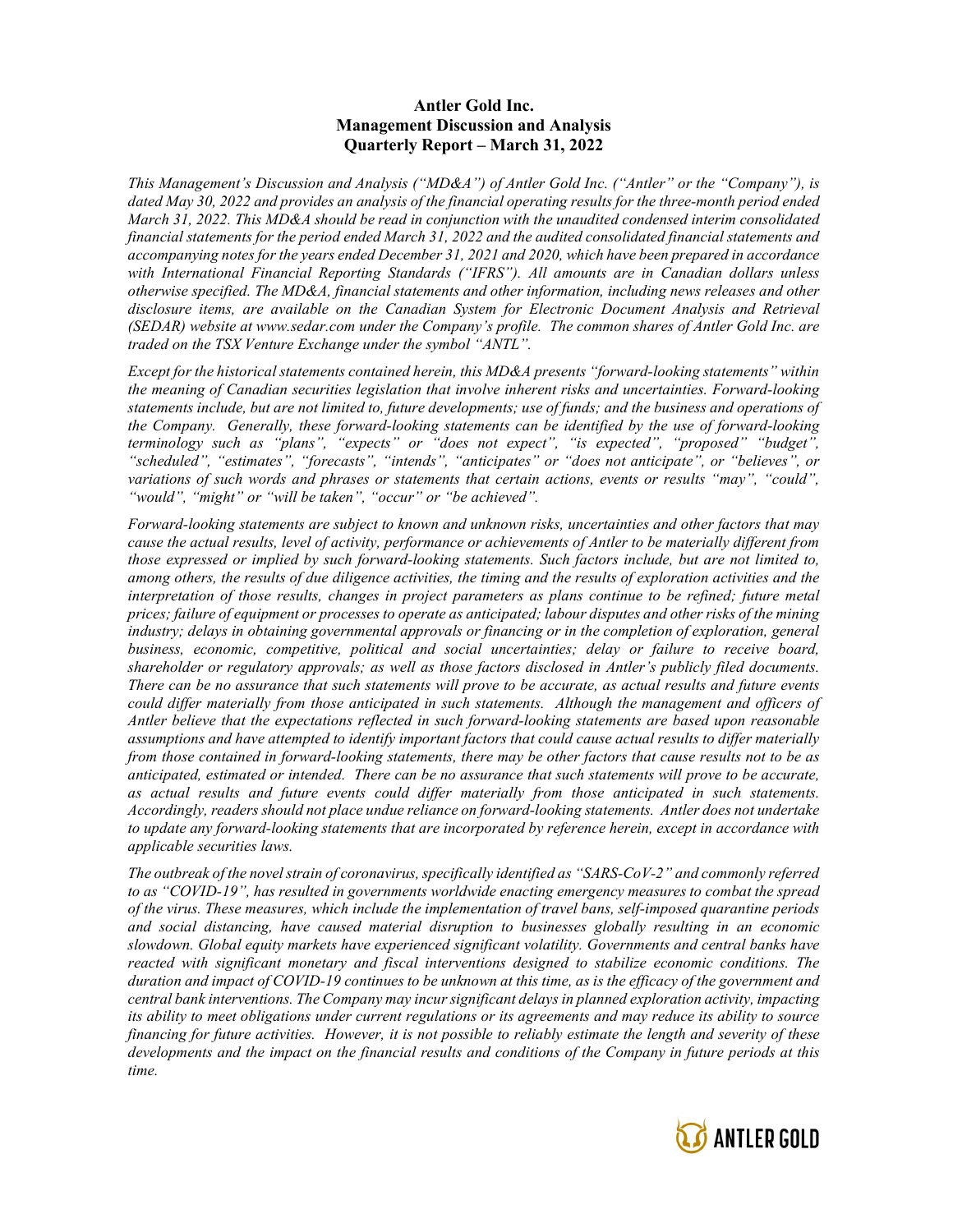Peter Hollick, Pr.Sci.Nat., a consulting geologist based in Cape Town, South Africa, is a registered Professional Natural Scientist with the South African Council for Natural Scientific Professions (Pr. Sci. Nat. No. 400113/93) and a Qualified Person, as defined by Canadian National Instrument 43-101, for the Company's exploration projects. Mr. Hollick has reviewed the technical information provided in this MD&A.

# Description of Business

Antler Gold Inc. was incorporated pursuant to the *Canada Business Corporations Act* on March 23, 2016. The Company is classified as a Tier 2 Company as defined in the TSX Venture Exchange (the "Exchange") Policies. The principal business of the Company is the exploration and development of mineral properties. The Company's corporate and registered office is located at 1969 Upper Water Street, Suite 2001, Halifax, Nova Scotia, B3J 3R7.

Antler began a worldwide search for a new gold exploration project in 2018. After viewing approximately 50 international projects, it became clear that geologically promising projects at a reasonable cost were available in Africa and, specifically, in Namibia. After conducting further research into the exploration history and prospects in Namibia as well as Namibia's status as a mining jurisdiction, a decision was made by the Company to enter into an initial agreement to acquire a gold exploration project in Namibia and, if possible, to acquire additional projects.

As the Company was conducting its search for gold exploration projects, it became increasingly clear that there were various mineral prospects that were available in Africa. While the Company continued its review of exploration projects in southern Africa, an opportunity to acquire a rare earth elements ("REE") property was uncovered and in August 2021, Antler enter into an initial agreement to acquire the Kesya greenfield REE exploration project in Zambia.

# Resource Properties – Namibia

A shell subsidiary, Antler Gold Namibia (Proprietary) Limited ("Antler Pty"), was purchased from an independent third party for a nominal amount and used to acquire certain properties in Namibia in 2020. During the period ended March 31, 2022, the Company incurred exploration costs of \$66,905 on the Namibian properties (year ended December 31, 2021 - exploration costs of \$1,240,596).

As at March 31, 2022, the Company has either acquired or entered into option agreements to acquire four (4) Exclusive Prospective Licenses ("EPL") in Namibia, which constitute the following project areas:

| <b>Project Name</b>    | Area (Ha)   | <b>Project Location</b>                                                                                                                                   | <b>EPLs</b>                |
|------------------------|-------------|-----------------------------------------------------------------------------------------------------------------------------------------------------------|----------------------------|
| Erongo Central Project | 24, 207. 14 | Located in the Karibib District of the Erongo Region<br>in Central Namibia, between the regional towns of<br>Karibib and Usakos                           | 6162,<br>7261,<br>and 6408 |
| Erongo Western Project | 50,130.18   | Located in the Karibib District of the Erongo Region<br>in Central Namibia, between the regional towns of<br>Usakos, Swakopmund and Spitzkoppe settlement | 5455                       |

# Erongo Central Project

In 2019, the Company entered a purchase agreement to acquire EPL 6162, a gold exploration license in Namibia that is located within the Erongo region of central Namibia (the "EPL 6162 Agreement"). Antler acquired a 100% interest in EPL 6162 by paying the arm's length EPL 6162 vendor a cash payment of \$2,000, issuing 10,000 common shares of Antler, and by issuing \$2,500 of common shares of Antler based on the 10-day volume weighted-average price per common share immediately prior to the date of the EPL 6162 Agreement. Upon the renewal of the license, Antler completed a further

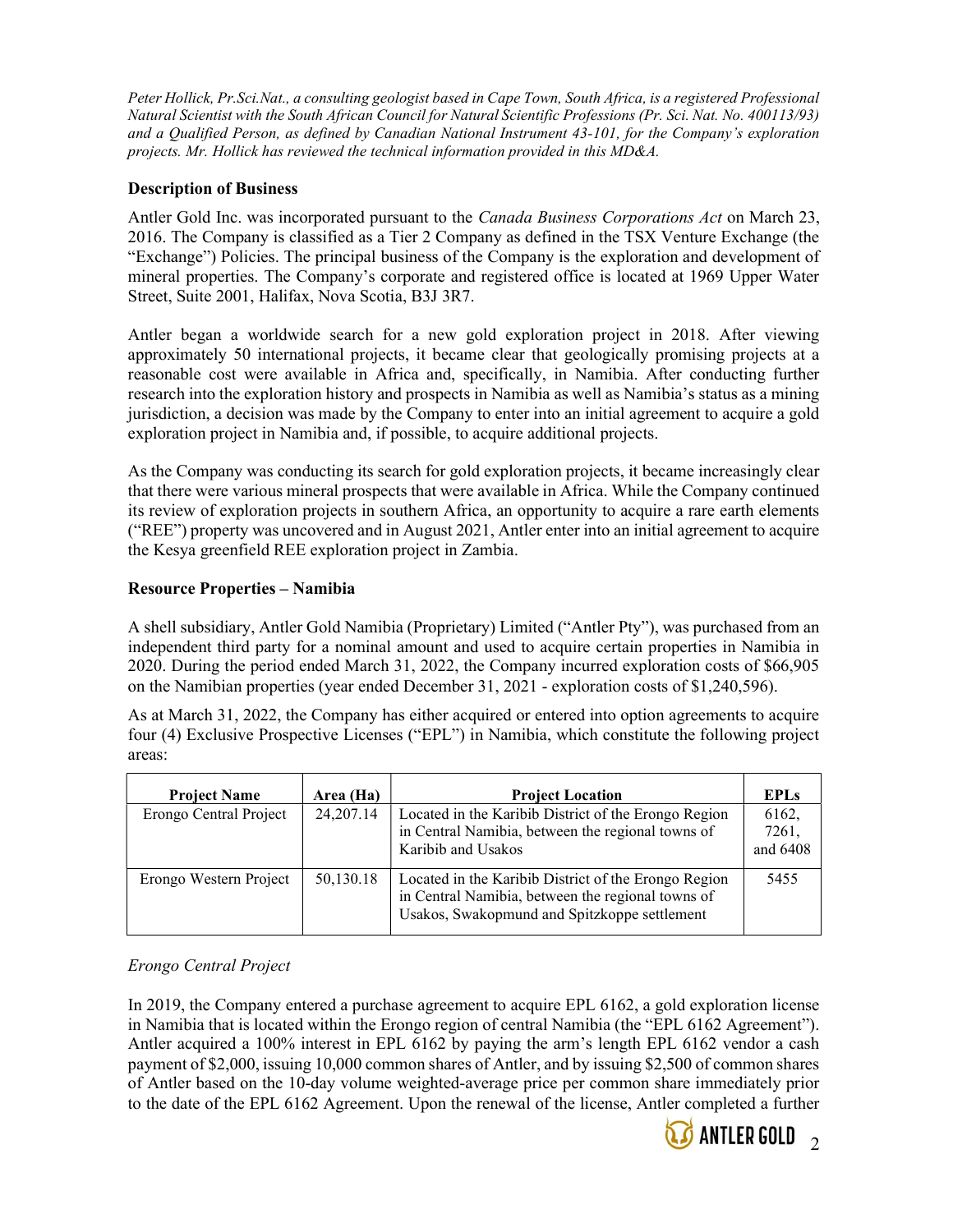cash payment of \$5,000 during 2020 and issued 17,077 common shares with a value of \$4,000 during the year ended December 31, 2021, being \$2,500 of common shares and \$1,500 for the value of an additional 10,000 common shares of the Company. Antler must also incur an additional \$50,000 in exploration expenses on EPL 6162 within one year of the renewal date, which the Company has met.

Pursuant to the EPL 6162 Agreement, Antler has a right of first refusal to acquire a 100% interest in any gold exploration licenses in Namibia acquired by the vendor within two years from the date of the EPL 6162 Agreement, which has been renewed for an additional two years. If Antler decides to acquire a new license from the vendor, the Company must make a cash payment of \$7,000, issue common shares of Antler Gold under similar terms as those issued under the EPL 6162 Agreement and incur exploration expenditures of at least \$75,000 within one year of the new license acquisition.

In 2020, the Company entered into a purchase agreement to acquire a 100% interest in the gold exploration license EPL 7261 (the "EPL 7261 Agreement"), which is located adjacent to EPL 6162. Pursuant to the EPL 7261 Agreement, Antler paid the arm's length vendor a cash payment of \$7,000, issued 65,652 common shares valued at \$7,222, being 20,000 common shares of Antler and \$5,000 of common shares based on the 10-day volume weighted-average price per common share immediately prior to the EPL 7261 Agreement. Antler must also incur exploration expenditures of at least \$75,000 before the first anniversary of the agreement, which the Company has met.

In 2020, the Company entered into a purchase agreement to acquire 100% of a Namibian gold exploration license EPL 6550 (the "EPL 6550 Agreement") and specifically referred to as the Etiro Dome Project. Pursuant to the EPL 6550 Agreement, Antler could acquire a 100% interest in EPL 6550 by paying the arm's length vendor a cash payment of \$3,500, issuing 10,000 common shares of Antler and \$2,500 of common shares of Antler based on the 10-day volume weighted-average price per common share immediately prior to the EPL 6550 Agreement. The Company paid the EPL 6550 acquisition fee of \$3,500 and issued 35,945 common shares valued at \$3,450, which is \$2,500 of common shares as well as the value of 10,000 common shares issued, in 2020. During the year ended December 31, 2021, the Company did not renew EPL 6550 and recorded a write-down of the exploration and acquisition costs on EPL 6550 of \$80,293.

In 2020, the Company entered into a purchase agreement to acquire an 85% interest in a gold exploration license in Namibia known as EPL 6408 (the "EPL 6408 Agreement"). Pursuant to the EPL 6408 Agreement, Antler may acquire an 85% interest in EPL 6408 by paying the arm's length vendor a cash payment of N\$6,500 (CAD\$517) upon signing and paying a further N\$25,000 (CAD\$2,040), as well as a final payment of N\$25,000 or the issuance of \$1,500 worth of Antler common shares (at the option of Antler) upon the successful transfer of EPL 6408 into Antler Pty. Upon earning the 85% interest in EPL 6408, Antler and the vendor will enter into a standard participating joint venture agreement, including proportionate cash funding obligations, which shall contain terms providing that if the vendor's interest is reduced to less than 10%, its interest will automatically be converted into a 5% free carried interest which can be purchased by Antler at any time for the payment of \$25,000 or the issuance of \$25,000 of Antler common shares. The decision to pay cash or issue shares will be at Antler's option.

Pursuant to the EPL 6408 Agreement, Antler has a right of first refusal until October 16, 2024 to acquire a 100% interest in any exploration licenses in Namibia acquired by the vendor. If Antler decides to acquire a new license from the vendor, the Company will enter into an agreement on the same terms as those to acquire EPL 6408.

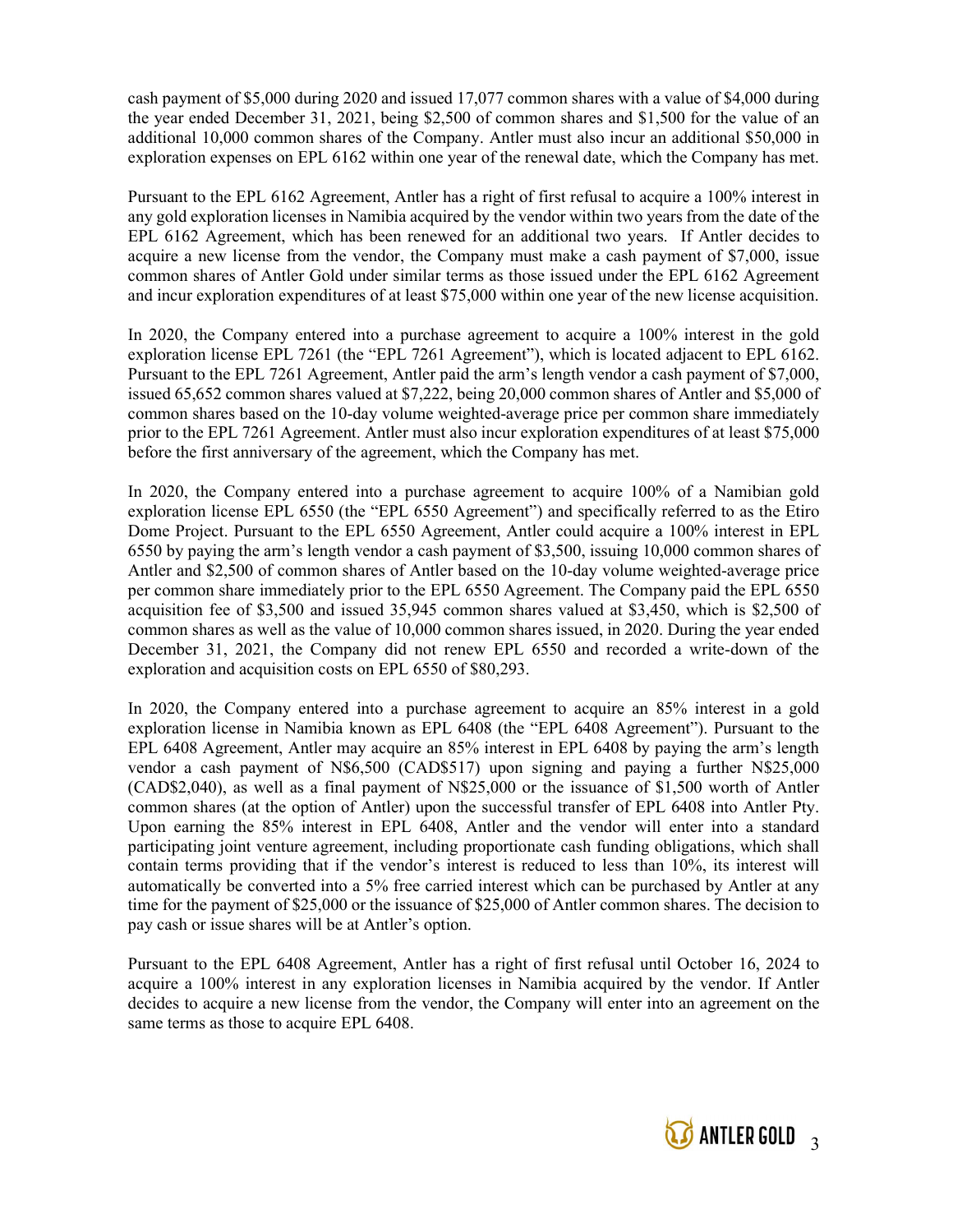## Erongo Western Project

In December 2019, the Company entered into an agreement to acquire a 75% interest in a private company, the sole asset of which is gold exploration license EPL 5455, located west of the town Usakos in the Erongo region of central Namibia. Antler has the right to acquire a 75% interest in the private company by paying the vendor, whose shareholders are arm's length parties to Antler, a nonrefundable cash deposit of \$10,000 and a further cash payment of \$40,000 upon signing of the agreement. These amounts were funded.

Under the original acquisition agreement, further amounts to be paid pursuant to the purchase agreement are cash payments of \$50,000 on December 16, 2020, which was paid during the year ended December 31, 2020, and \$75,000 on December 16, 2021, along with the issuance of \$25,000 worth of common shares of Antler based on the 10-day volume weighted-average price per common share immediately prior to December 16, 2021. In addition to the cash and share consideration above, Antler must also incur exploration expenses in the aggregate amount of \$200,000, which the Company has spent. During the period ended March 31, 2022, the Company renegotiated the terms of the EPL 5455 agreement. Under the new terms, Antler must make a cash payment of \$40,000 on or before January 31, 2022 and a second cash payment of \$42,000 on or before January 31, 2023 to acquire its 75% interest. The first cash payment of \$40,000 was paid during the period ended March 31, 2022.

Once Antler acquires the 75% interest in the private company, it has the right to purchase the remaining 25% minority interest at the fair market value determined by a professional business valuator selected by Antler. If Antler does not exercise its right to purchase the minority interest, all shareholders will contribute on a pro-rata basis to fund the company's activities, including exploration expenditures. Should the minority shareholder elect not to fund its portion of exploration expenditures and be diluted below 10%, then their interest will automatically convert to a free carried 5% interest in EPL 5455 which Antler can purchase at a price to be determined by a professional selected by Antler using international best practices for evaluating mining assets.

If within three years from the initial date of the EPL 5455 agreement, any vendor shareholder stakes or acquires an interest in any EPL in Namibia, then such additional interest must be offered in writing to Antler for an amount to be mutually agreed upon.

The vendor has performed past work exploring for graphite on a portion of the EPL 5455 and should a transaction be made to sell or joint venture the graphite area, the vendor shareholders will retain 90% of the proceeds and Antler is entitled to 10%.

## Resource Properties – Namibian Exploration

Antler commenced exploration on EPL 5455 in 2020. The Company contracted Remote Exploration Services (Pty) Ltd ("RES") to undertake a reinterpretation of available historical exploration data and the regional Government airborne magnetic data, complete a verification soil, calcrete and rock sampling program and conduct detailed ground magnetic surveys over areas of interest.

## Phase 1 Exploration

The first phase of work on Antler's Erongo Western Project (EPL 5455) was completed in March 2020 and included reprocessing and interpretation of Government airborne magnetic data, collection of 661 line kilometres ("km") of high-resolution ground magnetic data and collection of verification soil or calcrete and rock samples. All soil and rock samples were analyzed for gold and 36 multielements and calcrete samples were analyzed for gold, silver, arsenic and copper.

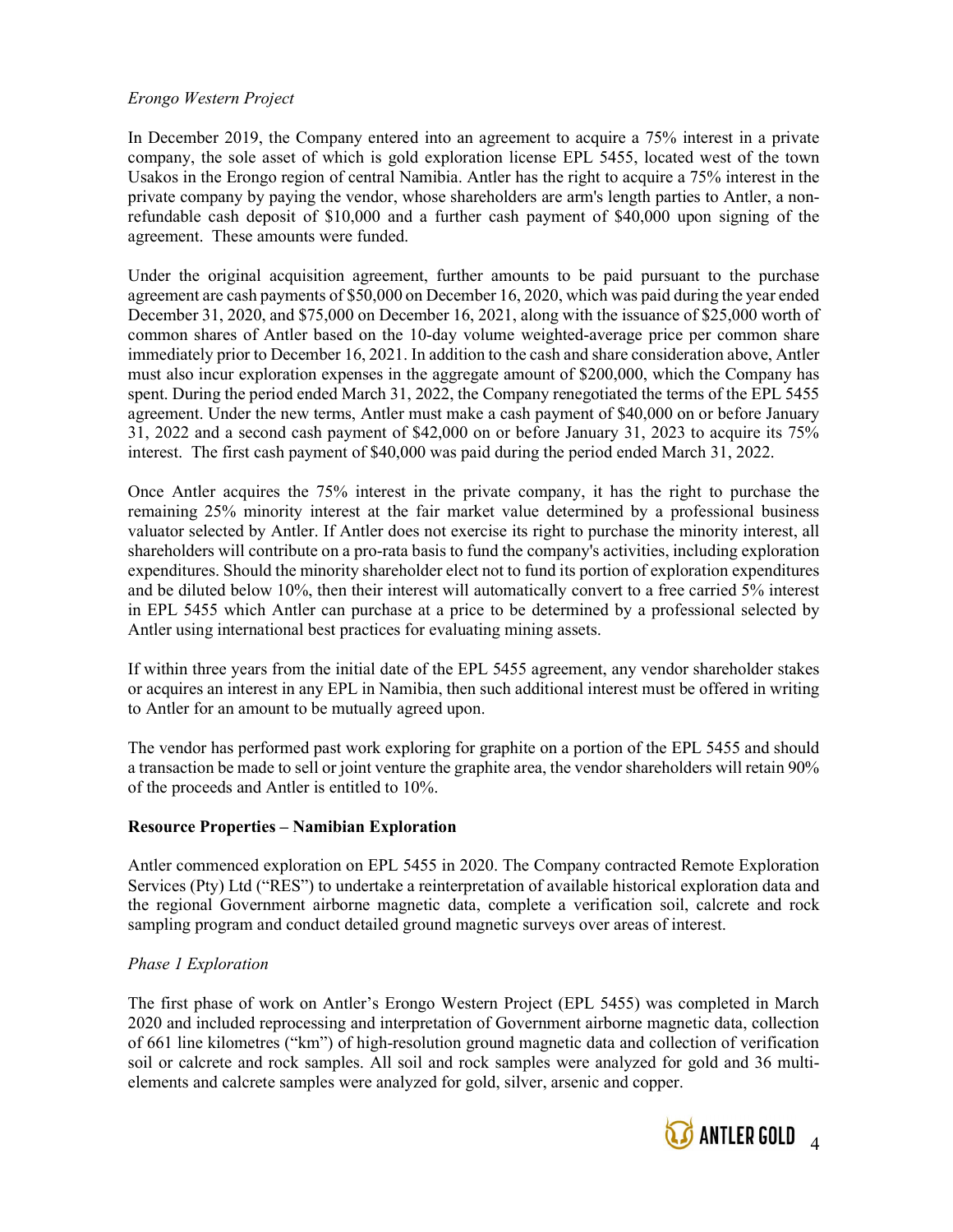In April 2020, the Company contracted with RES to work on the Central Project (EPLs 6162 and 7261). RES completed a desktop reinterpretation of regional Government airborne magnetic data, and compilation and review of historical exploration datasets within the Central Project area, which includes the historical workings of Onguati Mine, Brown Mountain and Western Workings.

In May 2020, the Company identified a previously unrecognized significant fault zone now named the Kranzberg Fault Zone. This fault zone, oriented WSW-ENE, is parallel to and shares many similarities to the Karibib Fault Zone which hosts Osino Resources' Twin Hills Project. The associated Kranzberg Gold Trend stretches across Antler's Erongo Central Project from the Kranzberg Dome, in the southwest, through Antler's EPL 6162, 7261 (both under option) and 7854 (under application). In total, Antler holds approximately 20 km of strike length along this fault zone.

Geological interpretation taking into consideration potential fluid source, pathway and trap together with stratigraphic and lithological positioning in relation to favourable structural settings was crucial in successfully defining the seven targets on the Erongo Central Project. Portions of the Erongo Central Project area have limited outcrop due to the presence of Quaternary cover and in these areas, interpretation and extrapolation of geology are essential to prioritising and directing future exploration activities.

By June 2020, the Company delineated six targets for exploration on its Erongo Western Project in the southern central zone of the Damara orogenic belt:

Note: the historic assay results noted below are sourced from unpublished company reports obtained from the Geological Survey of Namibia and have not been verified by Antler and the selected samples referred to may not necessarily representative of the mineralization hosted on the property.

W1 – Sandamap – 3.5 km long zone of sheared and altered Kuiseb Formation schists defined along an open-ended strike length of the Sandamap auriferous zone on the edge of a D3/D4 late‐Damaran leucogranite dome. Historical diamond drill holes were completed in 1993 to assess the potential volume of oxidized material amenable to heap leach extraction. Drilling tested three anomalies at vertical depths up to 30 metres ("m") below surface. A total of 98 drill core samples were assayed, with the highest reported gold grade of 11.2 grams per tonne (" $g/t$ ") (Namibia Mineral Development Company / Namaust Exploration (Pty) Ltd Joint Venture, 1995).

W2 – Hakskeen – 1.5 km long zone defined along an open-ended strike length. The gold prospect is interpreted to be related with a magnetite skarn in marble. The controls on mineralization are poorly understood but interpreted at this stage to be associated with NNE trending D4 structures trending from a syn- to late-tectonic granitic intrusion to the SW. Sixteen historical inclined percussion drill holes were drilled to a depth of 35 m. Gold ("Au") mineralization was variable up to 4.05 g/t. (Anglo American Prospecting Services of Namibia (Pty) Ltd, 1988).

W3 – Targets the Arandis-Karibib-Kuiseb stratigraphy with calc-silicate and marble interbeds on the northern side of the Black Range Dome with associated NE and NNE trending structures. Graphitic schists have historically been mapped in the area and could represent important reducing horizons.

W4 – Karibib and Kuiseb stratigraphy are targeted in an area of complex structure with a distinct doubly plunging anticline defined in Karibib lithologies. NE and NNE trending structures are prevalent with intersecting structures trending NW. The area has support from historical rock grab sampling with up to 3.6 g/t Au in quartz vein samples and ferruginous schists (Gold Fields Namibia Ltd, 1988).

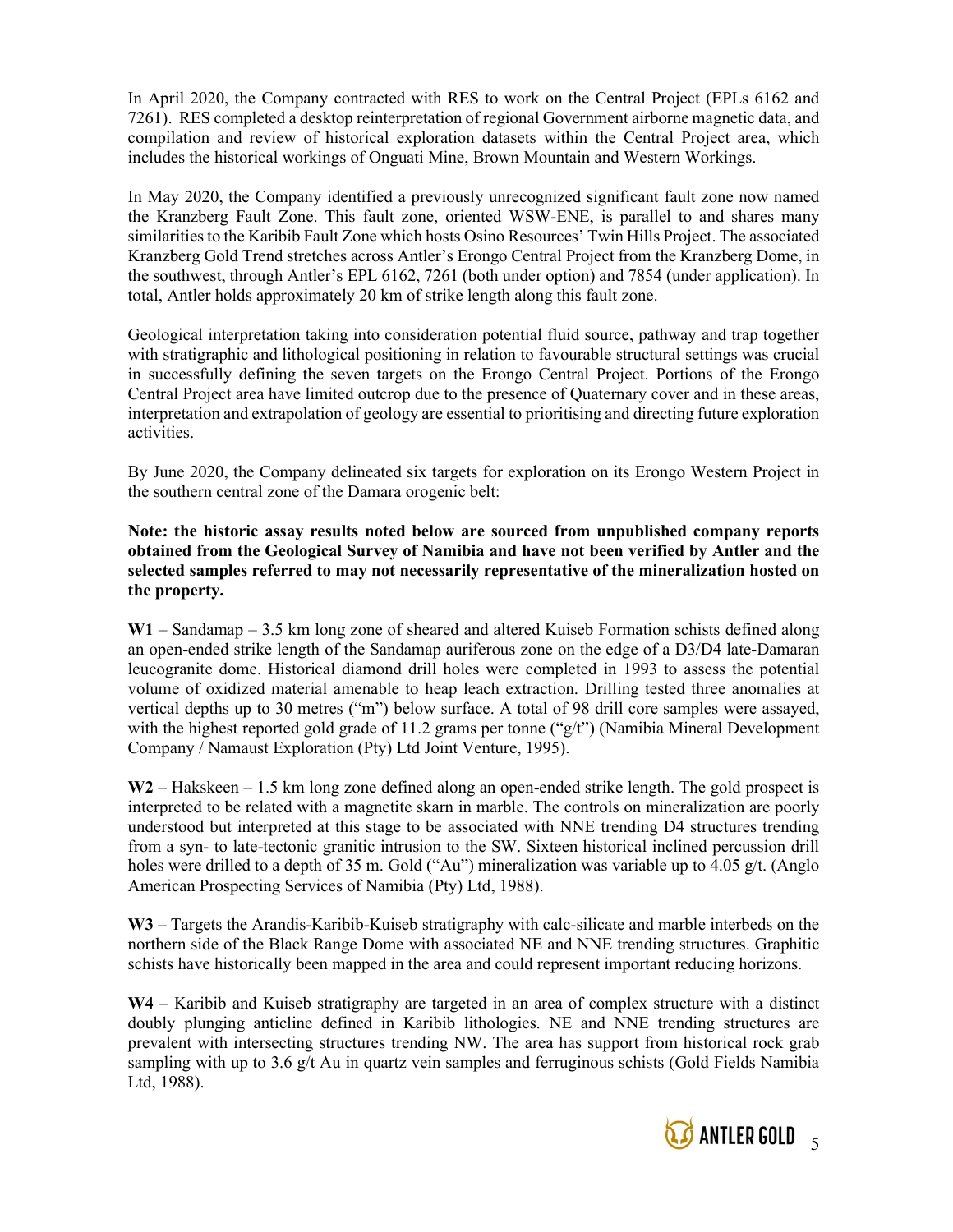W5 – Arandis-Karibib-Kuiseb stratigraphy are targeted on the southern side of the Black Range Dome in a zone of complex structure and pressure shadows with well-defined NE and NNE structures. During historical geological mapping, pyrrhotite and pyrite sulphide mineralization has been noted in calc-silicates with associated zones of ferruginization.

W6 – This area targets Karibib – Kuiseb stratigraphy in a zone of structural complexity between basement domes. Historical stream sediment sampling has defined a low order gold in sediment anomalous area of up to 100 parts per billion ("ppb') Au (Namex (Pty) Ltd, 1988).

Also, by June 2020, the Company had identified seven targets for exploration on its Erongo Central Project in the southern central zone of the Damara orogenic belt:

C1 – 9 km strike length of the Kranzberg Gold Trend. A meta-sediment hydrothermal gold system structurally controlled along the Kranzberg Fault Zone. A number of significant gold-in-soil anomalies, with support from rock samples containing gold, are defined along the fault zone. Best historical rock chip assay results: 80 g/t Au, 6 g/t Au, 5.4g/t Au & 4.45g/t Au (Anglo American Prospecting Services of Namibia (Pty) Ltd, 1989; Gold Fields Namibia Ltd, 1988, GenMin Group, 1992).

C2 & C3 – 15 km strike length of the highly prospective faulted Karibib – Kuiseb contact, including in the vicinity of the southern portion of the Kranzberg Fault zone. These prospects are particularly interesting as an analogy of Osino Resources' Twin Hills discovery, i.e. faulted Karibib – Kuiseb contact covered by Quaternary sediment.

C4 & C5 – The Arandis lithologies around the Etiro Dome on EPL 6550. Historic gold-in-soil anomalies up to 150 ppb Au, against a background of 5 ppb Au, with support from rock samples containing anomalous gold (Namex (pty) Ltd, 1989).

C6 – The Karibib - Kuiseb contact in the north of EPL 7261 and EPL 6162, especially in zones defined by NNE and WNW structure.

C7 – 5 km strike length of the Kranzberg Fault zone in prospective Karibib stratigraphy with associated gold and base metal soil anomalism defined with support from rock samples containing historic anomalous gold and silver.

In July 2020, a detailed Phase 2 exploration program was planned to advance four (4) of these 13 targets (W1, W2, W3 from the Erongo Western Project and C1 from the Erongo Central Project) and included heliborne magnetic geophysical surveying, ground based Induced Polarization ("IP") geophysical surveying, geological traverse mapping, geochemical soil sampling and Reverse Circulation ("RC") drilling. Due to Namibia's restrictions imposed by the COVID-19 pandemic (see Covid-19 Update below), start-up of this program was delayed until September 2020 with the sequencing of exploration activities being reordered to accommodate what was logistically and operationally achievable within Namibia's COVID-19 directives and restrictions. Land access agreements were in place and applications for environmental permits for these exploration programs were submitted and approved.

# Phase 2 Exploration

In August 2020, the Company contracted RES to conduct immediate follow‐up field work over targets C1, W1, W2, and W3. RES mobilized to the field in September 2020 when Namibia's COVID-19 restrictions permitted field operations to resume. The objectives for these targets were:

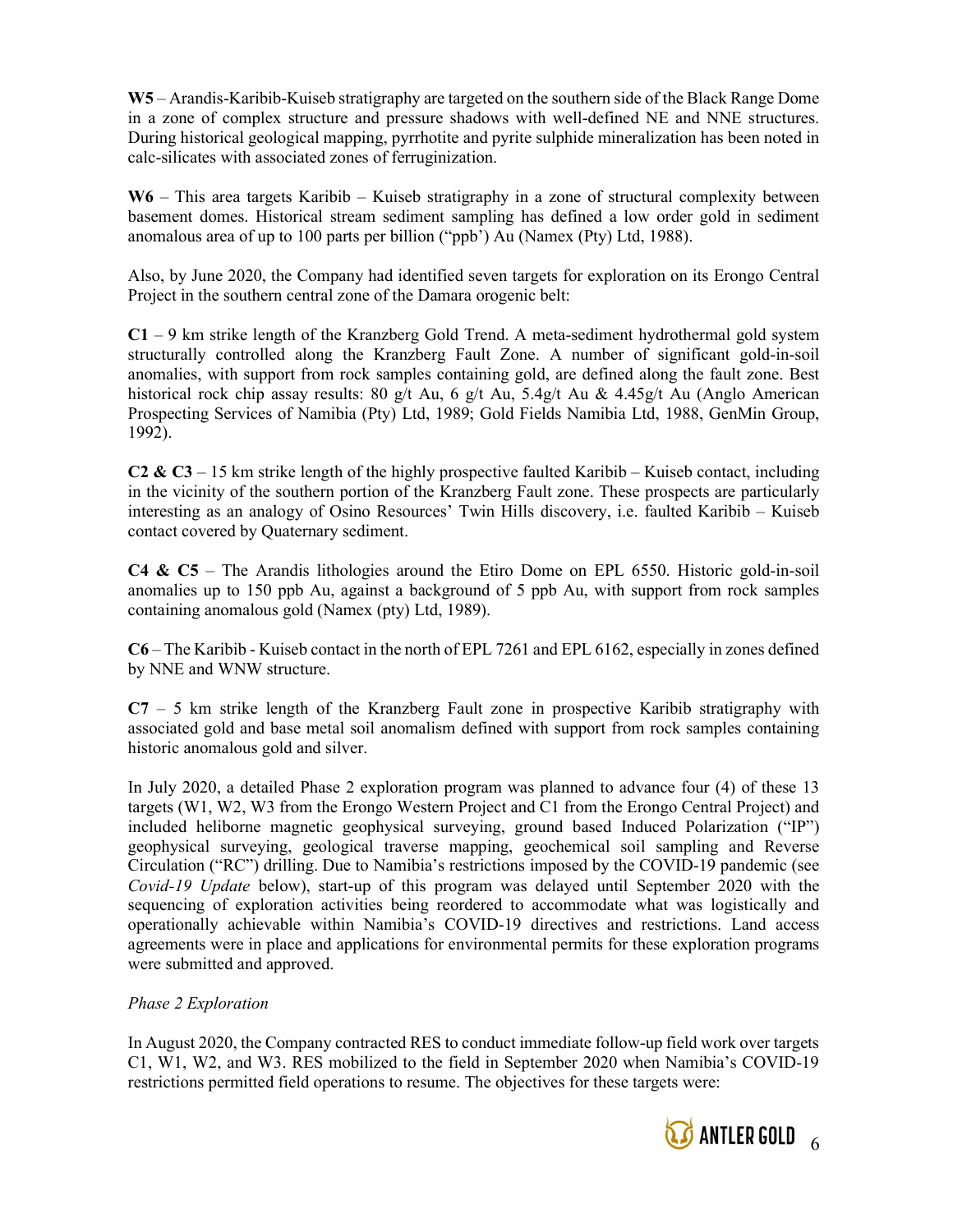C1 - to delineate drill targets at depth along a 9 km portion of the Kranzberg Fault Zone extending westwards from the Onguati, Brown Mountain and Western Workings prospects undertaking focused geological mapping, heliborne magnetic surveying and ground IP surveying.

W<sub>1</sub> - to delineate drill targets along the historically defined 3.5 km Sandamap auriferous shear zone by undertaking an IP survey, concurrent geological traverse field mapping and, where warranted, geochemical soil sampling.

W2 - to delineate drill targets along the historically defined 1.5 km Hakskeen magnetite skarn auriferous zone undertaking an IP survey and concurrent geological traverse field mapping.

W3 - to delineate zones of anomalous gold mineralization along a 9 km portion of the NW side of the Black Range basement / intrusive granite dome by sampling along regionally spaced soil sample traverses and heliborne magnetic surveying.

The following exploration activities were undertaken between mid-September 2020 to mid-December 2020, when field operations were curtailed for the traditional end of year holidays:

- IP surveying and geological traverse mapping in W1 (Sandamap): The IP survey was completed along the 3.5 km strike extent of the known Sandamap Shear and resulted in the collection of 49 line km along 25 survey lines spaced 150 m apart using an 8 channel, 50 m spaced pole-dipole array in the time domain with a 2s transmitter on/off time and 8 data stacking. The survey lines were oriented approximately ESE to perpendicularly transect the regional lithological strike.
- Geochemical sampling in W1 (Sandamap East): A total of 748 soil samples spaced 25 m apart were collected along the eastern half of the 25 IP survey lines.
- Geochemical soil sampling in W3: A total of 581 soil samples spaced 50 m apart were collected from 18 lines spaced at approximately 500 m and oriented approximately NNW to perpendicularly transect the regional lithological strike.
- IP surveying and geological traverse mapping in W2 (Hakskeen): A total of 26 line km of IP survey data was collected along 15 survey lines spaced 150 m apart using an 8 channel, 50 m spaced pole-dipole array in the time domain with a 2s transmitter on/off time and 8 data stacking.
- IP surveying and geological traverse mapping in C1: Of the planned 16 lines, only 7 were completed before the annual shutdown. In total, 16.3 line km were collected along these 7 lines spaced 600 m apart using an 8 channel, 50 m spaced pole-dipole array in the time domain with a 2s transmitter on/off time and 8 data stacking.
- Scout RC Drilling in W1 (Sandamap): In total, 9 of the planned 14 holes were completed prior to placing drilling operations on hold for annual shutdown. A total of 1,912 m were drilled of the planned 3,500 m.
- Total of 8,191 line km of heliborne magnetic surveying with 3,235 line km over the Erongo Western Project and 4,956 line km over the Erongo Central Project.

In November 2020, the Company announced the delineation of a previously unmapped shear zone, Sandamap East Shear, at its W1 Target on the Western Project. The Sandamap East Shear, which runs parallel to and shares many similarities with the historically mapped auriferous Sandamap Shear, was delineated as a result of the IP survey and geological mapping across and to the east of the Sandamap Shear. The IP survey delineated a number of new targets on Sandamap East which have now been covered by a soil sampling grid to prioritize these targets.

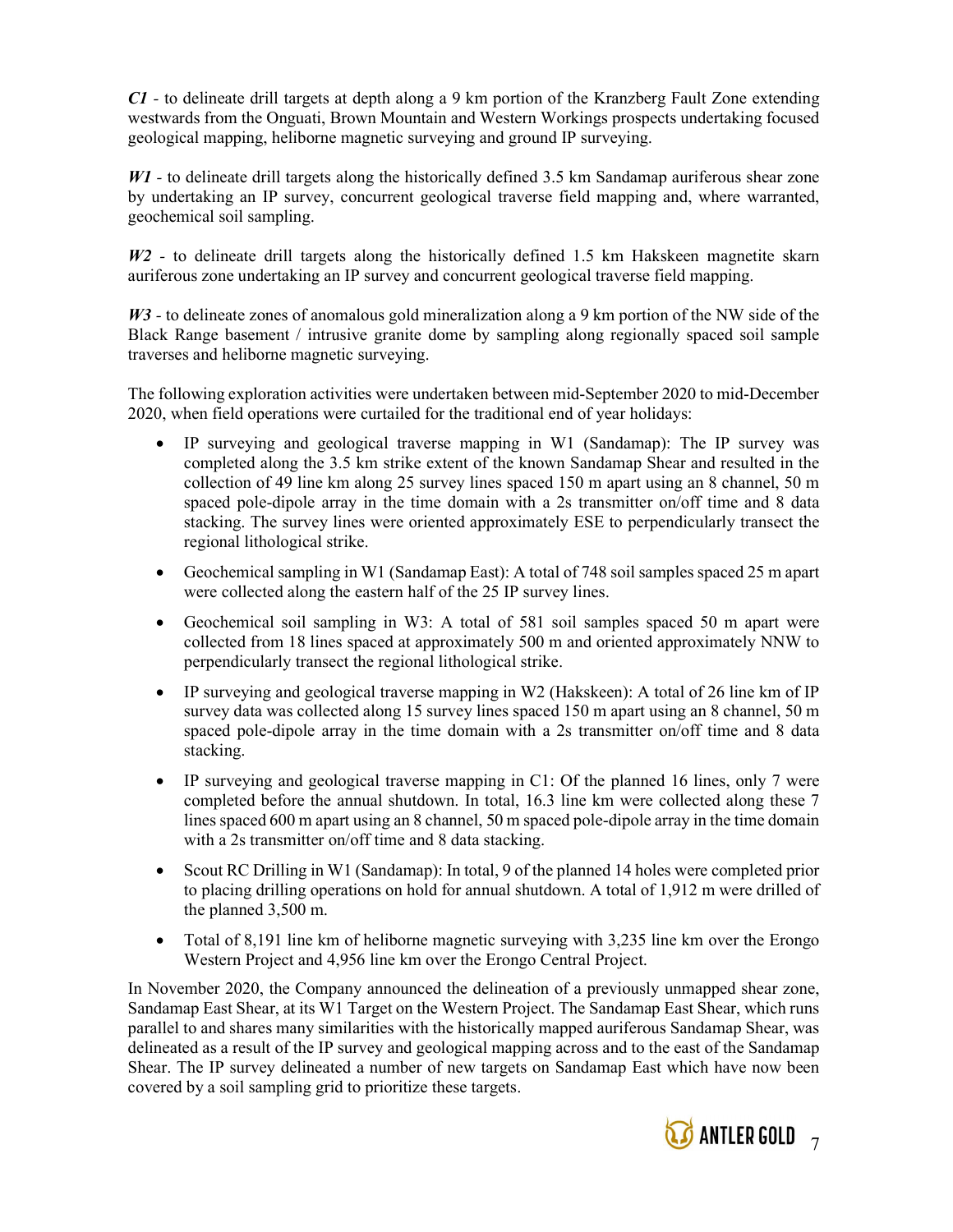The targets at Sandamap East Shear have been defined by high chargeability anomalies in the IP survey data and have been prioritized according to the strength and depth of the IP anomaly, coincidence with elevated gold-in-soil anomalies, as well as favourable geological and structural settings. The higher priority targets include the following:

- Sandamap East North: A 1,500 m long, strong chargeability anomaly extending from surface to approximately 175 m below surface. Coincident surface evidence of intense shearing with a subtle, up to 9 ppb, gold-in-soil anomaly identified from the recent Antler soil sampling. Not previously geochemically sampled.
- Sandamap East South: A 1,000 m long, moderate to strong chargeability anomaly at surface increasing in strength and strike length (1,400 m) at depth with discrete zones of high chargeability being developed. Coincident ground magnetic anomaly and surface evidence of intense shearing with a subtle, up to 22 ppb, gold-in-soil anomaly identified from the recent Antler soil sampling. Not previously geochemically sampled.

Subsequent to the annual shutdown during December 2020 and January 2021, Antler resumed field operations in late January 2021 focusing on the Erongo Central Project, with the objective of advancing the exploration over this project that was affected by the COVID-19 restrictions imposed during 2020. IP surveying and geological traverse mapping were completed over the C1 Target at the end of February 2021. In total, 23.6 line km of IP data were collected along 16 lines spaced 600 m apart using an 8 channel, 50 m spaced pole-dipole array in the time domain with a 2s transmitter on/off time and 8 data stacking. IP data were inverted in 2D and chargeability and resistivity profiles produced. These data together with the geological mapping data and high resolution heliborne magnetic survey and interpretation data were integrated with Antler's collated historical data for the Erongo Central Project. Drill targets were selected along the regionally spaced IP survey traverses. Targets were defined based on coincidence of zones of high chargeability (identified during the IP survey), gossanous / altered surface expression of mineralization (as observed during the geological traverse mapping) and structural complexity as defined from the high resolution magnetic data and geological traverse mapping. As announced on February 16, 2021, Antler planned a 5,000 m scout RC drilling program to drill test these defined targets. In total, twelve (12) RC holes totalling 2,261 m were completed to target depth. Samples for gold and multi-element analysis were submitted to ALS Limited in Johannesburg, and results have been received. An additional three (3) stepout RC holes, totalling 600 m, were completed in the vicinity of RC hole C1L14-4-3 which was the only hole from the initial RC holes completed to produce significant results. Samples for gold and multi-element analysis from these stepout holes were submitted to ALS Limited in Johannesburg, and results have been received.

With the interpretation of the detailed high resolution heliborne magnetic survey and integration of this data with Antler's collated historical data, planning of soil sample traverses and IP survey traverses across the 16 km strike extent of the C2 target was possible with the objective of defining targets for RC drill testing. The C2 target covers the prospective Karibib / Kuiseb contact on the northern limb of the syncline that hosts Osino Resources' Twin Hills deposit. Soil sampling activities commenced at the end of February 2021 and were completed at the beginning of April 2021. A total of 2,478 soil and or calcrete samples, spaced 50 m apart, were collected along 43 lines, spaced at 400 m, and sent for ultra low gold and multi element analysis at ALS Limited in Loughrea. Results for these samples have been received. IP surveying activities commenced at the end of February 2021, after the completion of the C1 Target IP survey, and were completed by mid-April 2021. In total, 64.7 line km of IP data were collected along 22 lines spaced 600 m apart using an 8 channel, 50 m spaced pole-dipole array in the time domain with a 2s transmitter on/off time and 8 data stacking. These data have been processed and interpreted with the C2 Target sampling results.

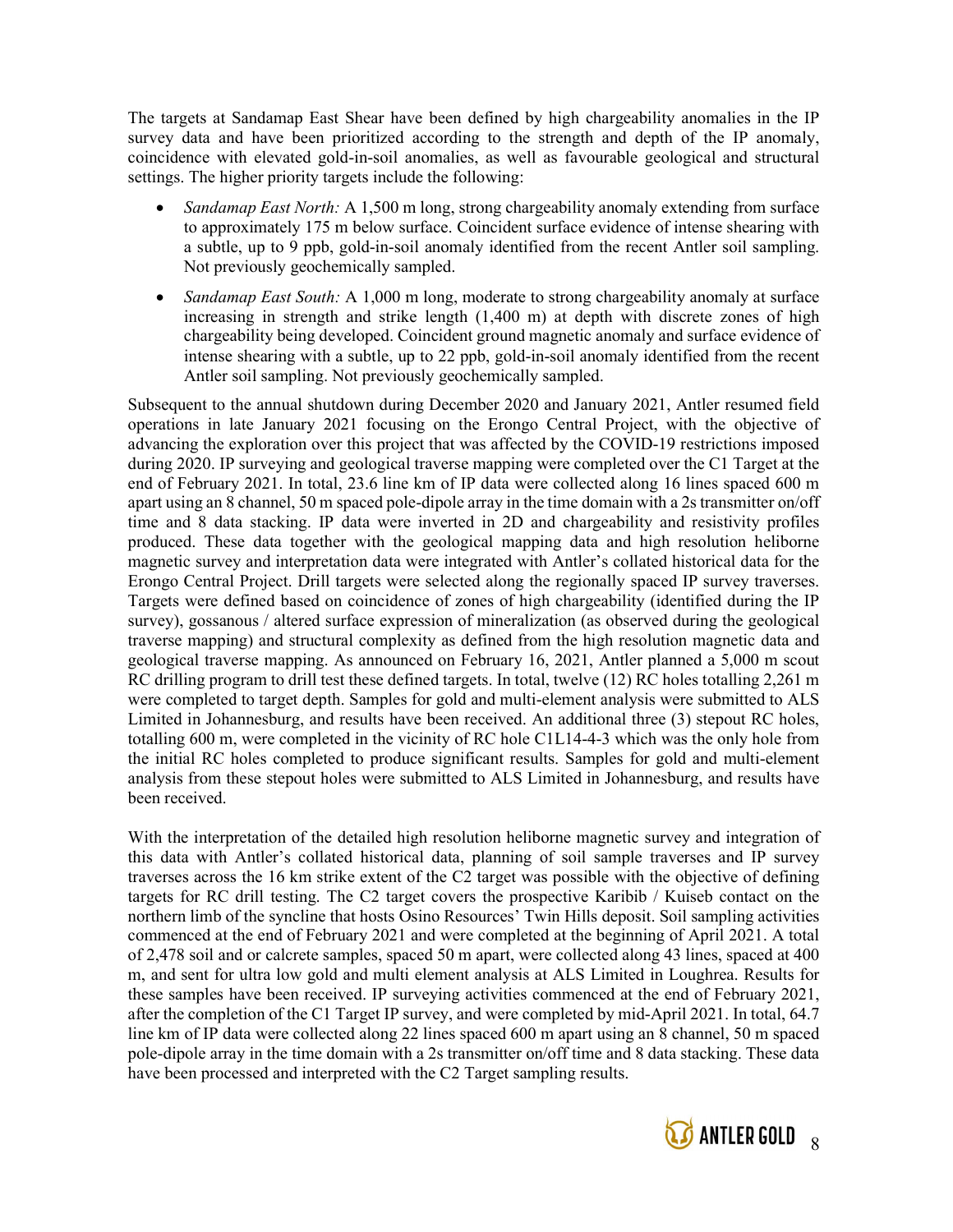On May 3, 2021 and August 4, 2021, the Company released results from exploration on both the Central and Western Projects.

# C1 Target - Central Project

The following significant results (Table 1) were received from a RC hole drilled on the C1 target which covers a nine (9) km portion of the Kranzberg Fault Zone extending westwards from the Onguati – Brown Mountain – Western Workings prospects. Antler has completed twelve (12) holes totalling 2,261 m of broad spaced scout RC drilling along the northeastern half of this trend.

|                | Au   |                |      |           | Ag   |     |      |           | Cu   |                |               |         |
|----------------|------|----------------|------|-----------|------|-----|------|-----------|------|----------------|---------------|---------|
| <b>RC</b> Hole | From | T <sub>0</sub> | g/t  | Max $g/t$ | From | To  | g/t  | Max $g/t$ | From | T <sub>0</sub> | $\frac{0}{0}$ | $Max\%$ |
| $C1L14-4-3$    | 12   | 18             | 2.85 | 12.9      | 10   | 24  | 8.05 | 63.9      | 6    | 27             | 0.45          | 4.24    |
|                | 34   | 37             | 0.18 | 0.28      |      |     |      |           |      |                |               |         |
|                | 43   | 44             | 0.15 | 0.15      | 31   | 51  | 7.74 | 62.3      | 30   | 51             | 0.76          | 6.14    |
|                | 47   | 50             | 1.45 | 3.88      |      |     |      |           |      |                |               |         |
|                | 57   | 58             | 3.35 | 3.35      | 57   | 61  | 8.53 | 30.3      | 56   | 62             | 0.51          | 2.46    |
|                | 71   | 77             | 0.24 | 0.63      | 67   | 77  | 3.67 | 9.3       | 67   | 82             | 0.30          | 0.90    |
|                | 81   | 82             | 0.09 | 0.09      | 80   | 82  | 1.2  | 1.7       |      |                |               |         |
|                | 100  | 101            | 0.08 | 0.08      | 97   | 102 | 2.14 | 7.3       | 96   | 102            | 0.21          | 0.88    |
|                | 108  | 109            | 0.23 | 0.23      | 108  | 117 | 0.94 | 2.9       | 109  | 117            | 0.11          | 0.29    |
|                | 129  | 133            | 0.28 | 0.81      | 124  | 139 | 2.83 | 13.9      | 121  | 140            | 0.26          | 1.38    |

Table1: Significant intercepts from drill hole C1L14-4-3.

Notes:

Azimuth =  $300'$  to  $360'$  Degrees; Dip =  $60'$  Degrees

True thickness of the mineralization is yet to be determined.

Max g/t and Max % represents the maximum value obtained from a 1 m sample within the reported interval.

The remaining eleven (11) holes drilled on target C1 did not produce significant results.

The following significant results (Table 2) were received from the stepout RC holes drilled in the vicinity of RC hole C1L14-4-3. A total of 600 m from three stepout holes were drilled. The holes intersected a series of moderate to steep southeast dipping in echelon quartz veins over a strike extent of 50 m and occurring over an apparent thickness of approximately 120 m downhole. Currently, the Cu-Ag-Au mineralization remains open and untested down-dip towards the southeast, and open along strike.

| <b>RC</b> Hole | X      | Y       | Dip   | Azimuth | From (m) | T <sub>0</sub><br>(m) | Interval<br>(m) | Au<br>(g/t) | Ag<br>(g/t) | Cu<br>(%) | AuEq<br>(g/t) |
|----------------|--------|---------|-------|---------|----------|-----------------------|-----------------|-------------|-------------|-----------|---------------|
|                |        |         |       |         | 8        | 11                    | 3               | 0.99        | 7.17        | 0.61      | 2.00          |
|                |        |         |       |         | 29       | 30                    |                 | 0.5         | 11          | 1.19      | 2.43          |
|                |        |         |       | 33      | 34       |                       | 0.09            | 17.1        | 1.7         | 2.87      |               |
| $C1L14-4-$     | 582052 | 7586730 | $-60$ | 305     | 42       | 45                    | 3               | 0.65        | 23          | 2.38      | 4.53          |
| 3A             |        |         |       |         | 51       | 52                    |                 | 0.91        | 27.3        | 2.6       | 5.19          |
|                |        |         |       |         | 55       | 56                    |                 | 0.27        | 5.4         | 0.62      | 1.27          |
|                |        |         |       |         | 73       | 74                    |                 | 0.58        | 11.3        | 1.19      | 2.52          |
|                |        |         |       |         | 92       | 93                    |                 | 0.26        | 5.3         | 0.59      | 1.22          |

Table 2: List of Significant Intercepts from Stepout RC Holes

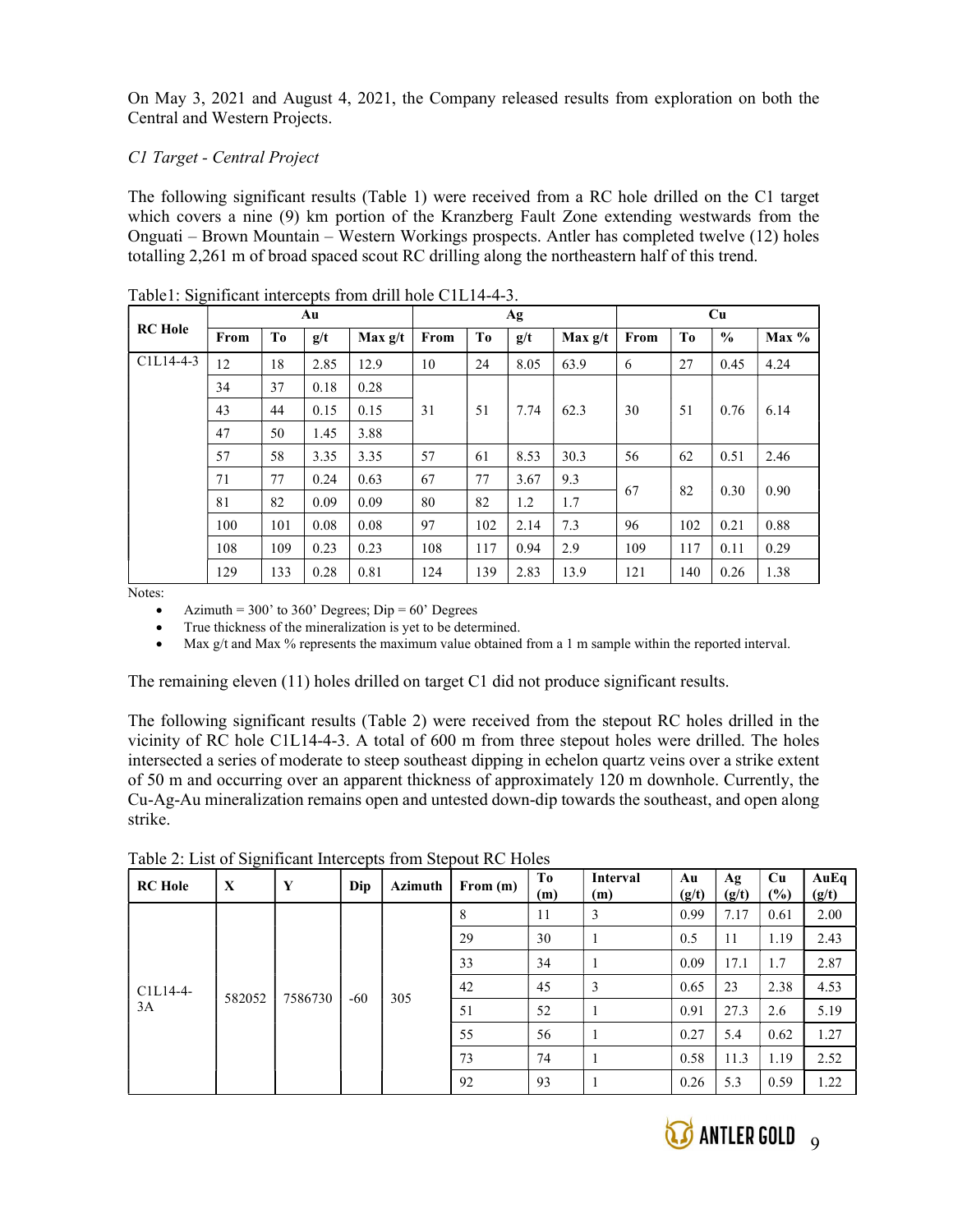|          |        |         |       |     | 112 | 113 | $\mathbf{1}$   | 0.57 | 8.4  | 0.84 | 1.95 |
|----------|--------|---------|-------|-----|-----|-----|----------------|------|------|------|------|
|          |        |         |       |     | 121 | 122 | $\mathbf{1}$   | 0.5  | 7.1  | 0.72 | 1.68 |
|          |        |         |       |     | 29  | 32  | $\overline{3}$ | 0.73 | 14.2 | 1.22 | 2.76 |
|          |        |         |       |     | 38  | 40  | $\overline{2}$ | 0.17 | 11.6 | 1.4  | 2.43 |
| C1L14-4- | 582084 | 7586739 |       |     | 46  | 59  | 13             | 0.35 | 25.8 | 2.73 | 4.80 |
| 3B       |        |         | $-60$ | 305 | 67  | 69  | $\sqrt{2}$     | 0.54 | 27.3 | 2.6  | 4.82 |
|          |        |         |       |     | 102 | 103 | $\mathbf{1}$   | 0.59 | 1.1  | 0.14 | 0.81 |
|          |        |         |       |     | 141 | 151 | 10             | 0.2  | 4.25 | 0.35 | 0.78 |
|          |        |         | $-60$ |     | 15  | 16  | $\mathbf{1}$   | 0.35 | 54.3 | 4.28 | 7.52 |
|          |        |         |       |     | 19  | 20  | $\mathbf{1}$   | 0.15 | 10.6 | 1.16 | 2.03 |
|          |        |         |       |     | 45  | 50  | 5              | 1.13 | 12.8 | 1.14 | 3.02 |
|          |        |         |       |     | 56  | 57  | $\mathbf{1}$   | 1.08 | 33   | 4.01 | 7.54 |
| C1L14-4- | 582073 | 7586773 |       |     | 73  | 74  | $\mathbf{1}$   | 0.49 | 4.3  | 0.45 | 1.22 |
| 3C       |        |         |       | 295 | 79  | 80  | $\mathbf{1}$   | 1.51 | 19.2 | 1.57 | 4.13 |
|          |        |         |       |     | 85  | 86  | $\mathbf{1}$   | 0.65 | 6.2  | 0.61 | 1.65 |
|          |        |         |       |     | 107 | 108 | $\mathbf{1}$   | 0.68 | 30   | 1.83 | 3.85 |
|          |        |         |       |     | 129 | 130 | $\mathbf{1}$   | 0.37 | 16   | 1.56 | 2.93 |
|          |        |         |       |     | 134 | 135 | $\mathbf{1}$   | 1.65 | 12.4 | 1.07 | 3.43 |

Notes:

 Au Equivalent values are shown to demonstrate the value of the copper and silver credits and are calculated using a gold price of US\$1,776.70/oz, a silver price of US\$26.035/oz and a copper price of US\$9,342 per tonne. LME Prices as at July 1, 2021.

 All reported intercepts are apparent widths rounded to the nearest meter. True widths are unknown at this stage. Total intercepts reported are unconstrained and are at 0.1 g/t cut-off, minimum 1 m wide and no more than 1 m internal dilution.

# C2 Target and C2 Extension – Central Project

In April 2021, the Company began a widespread geochemical sampling campaign over the C2 and C2 Extension targets specifically targeting areas under thick calcrete and sand cover that have previously never been sampled. A gold in calcrete anomaly has been defined from the geochemical sample results obtained in the north east portion of the C2 Extension sampling grid. The assay results contain 34 assays over 5 ppb Au with a peak value of 45 ppb. Due to the pervasive calcrete cover thickness, interpreted to be up to 20 to 40 m thick in places, this represents a significant gold anomaly as calcrete horizons usually act as barriers to soil geochemical dispersions. This gold anomaly is further supported by a coincidental magnetic anomaly which may be as a result of the presence of pyrrhotite, a magnetic iron sulphide mineral. As seen on similar exploration projects in the vicinity of Karibib, significant gold mineralization is associated with pyrrhotite sulphide mineralization. Field based track mapping undertaken in October 2021, has confirmed the presence of sub cropping Kuiseb lithologies with quartz veining in the vicinity of the gold in soil anomalies. A total of 27 grab samples including 12 termite mound samples were taken. All samples are currently held in secure storage at the Company's Karibib warehouse and have not yet been submitted to a laboratory for analytical work.

In August 2021, the Company announced the delineation of the C2 Southern Target, which is delineated by strong magnetic anomalies directly west along strike from the Twin Hills discovery. In September 2021, the Company began a widespread geochemical soil sampling campaign over the newly identified C2 south. A total of 1,532 geochemical samples (inclusive of QA/QC samples) were collected. All samples are currently held in secure storage at the Company's Karibib warehouse and have not yet been submitted to a laboratory for analytical work.

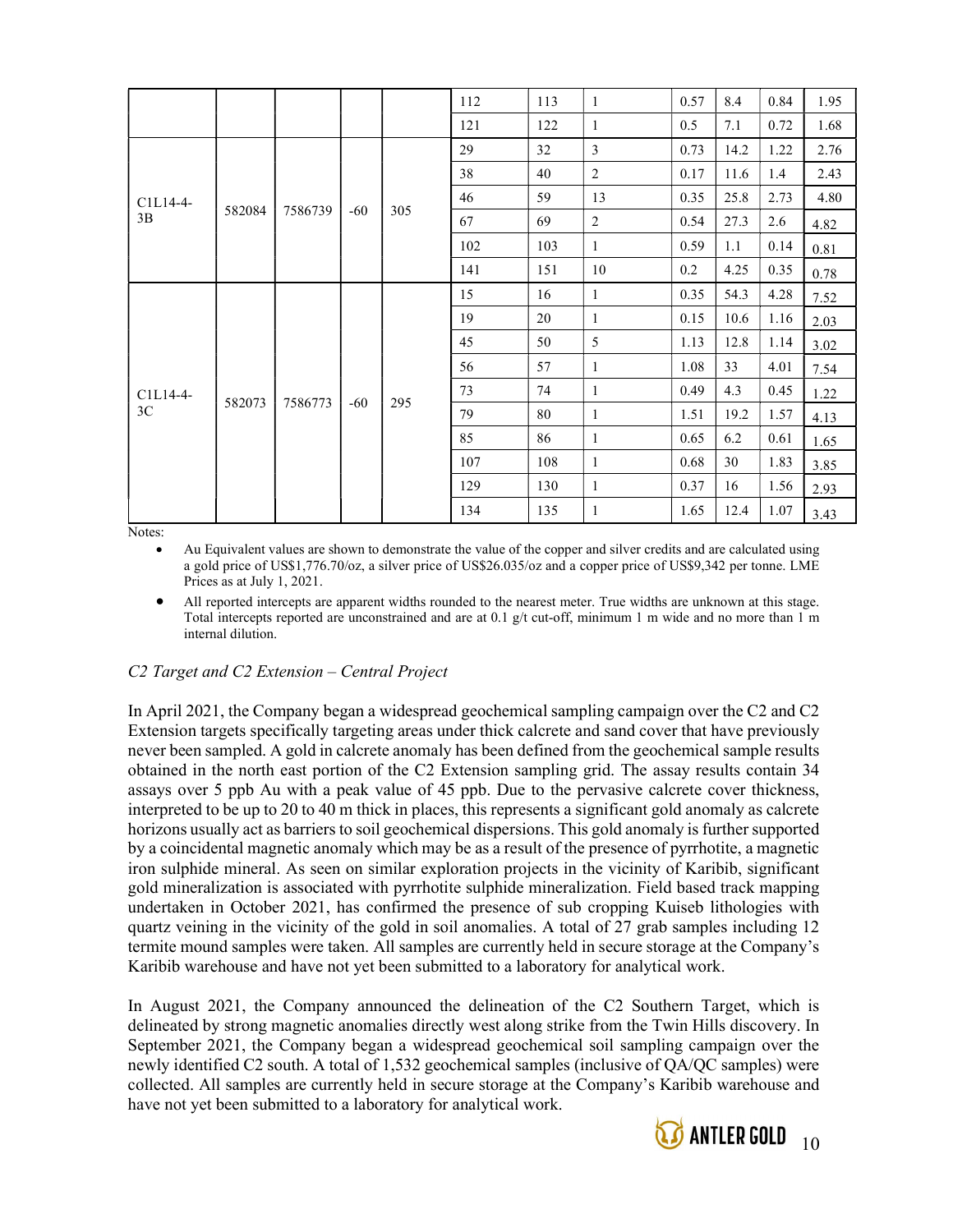# W1 Target – Western Project

Nine RC drill holes totalling 1,913 m of the planned 3,200 m Phase 1 program were completed in December 2020 along selected IP survey lines in the vicinity of the Sandamap Shear, identified as target W1 on the Western Project. This scout drilling program was designed to test a range of IP targets occurring over a strike length of approximately 3.5 km (see Antler's news release dated December 2, 2020). Significant results are shown in Table 3 below:

| Au             |      |     |      |         | As   |     |       |         |  |
|----------------|------|-----|------|---------|------|-----|-------|---------|--|
| <b>RC</b> Hole | From | Tо  | g/t  | Max g/t | From | To  | ppm   | Max ppm |  |
| L15 01         | 13   | 20  | 2.42 | 10.55   | 10   | 25  | 2,554 | >10,000 |  |
| L15 02         | 68   | 76  | 0.64 | 1.81    | 68   | 80  | 2,086 | >10,000 |  |
| 02             | 20   | 123 | .65  | 3.19    | 120  | 122 | 5,167 | >10,000 |  |

Table 3: Significant Intercepts from W1 RC Drilling.

Notes:

Drill hole orientation: Azimuth = 298 to 310 Degrees;  $Dip = 60$  Degrees

True thickness of the mineralization has not been determined.

Max g/t and Max ppm represents the maximum value obtained from a 1 m sample within the reported interval.

 All reported intercepts are apparent widths rounded to the nearest meter. True widths are unknown at this stage. Total intercepts reported are unconstrained and are at 0.1 g/t cut-off, minimum 1 m wide and no more than 1 m internal dilution.

Antler has also completed a geochemical survey from a detailed soil sampling grid over the Sandamap East (W1 Target) (see Antler's news release dated November 18, 2020). Gold results are highly variable and anomalous samples plot as singleton or clusters on or close to the mapped shears or zones of ferruginization / quartz veining, or associated with IP chargeability anomalies. Anomalous aresenic results are mostly concentrated to the NW half of the sample lines specifically within the ferruginized Kuiseb Schists that host the delineated shears.

## W2 Target – Western Project

The Company conducted IP surveying and geological traverse mapping over the W2 Target (Hakskeen). The objective of the program was to delineate drill targets at depth along strike of the historically defined 1.5 km Hakskeen skarniferous zone. These data have been incorporated into the historical data and interpreted. It is clearly evident that the magnetite skarn and associated dolomitization and alteration coincides with a magnetic and IP anomaly that can be traced for almost 2.5 km. The IP data indicate that this anomaly extends to a depth of at least 200 m. The historical goldin-soil anomaly is spatially coincident with this IP anomaly and the shallow (30 m deep) historical RC drilling intersected narrow anomalous gold zones.

## W3 Target – Western Project

The Company has completed regionally spaced soil sample traverses over the W3 target. In total 581, 50 m spaced, soil samples were collected along 18 traverses spaced at approximately 500 m apart. The interpretation of soil sampling results at W3 show gold results to be highly variable with limited goldin-soil anomalies being identified. The anomalous samples plot on or close to the targeted NE and NNE structures delineated in the historical geological mapping. Numerous arsenic-in-soil anomalies are evident within the Kuiseb Schists that host an increase in mapped NNE structures and could represent a favourable setting for mineralization. The observed gold and arsenic distributions are interpreted to be significant and warrant follow-up infill sampling and geological mapping.

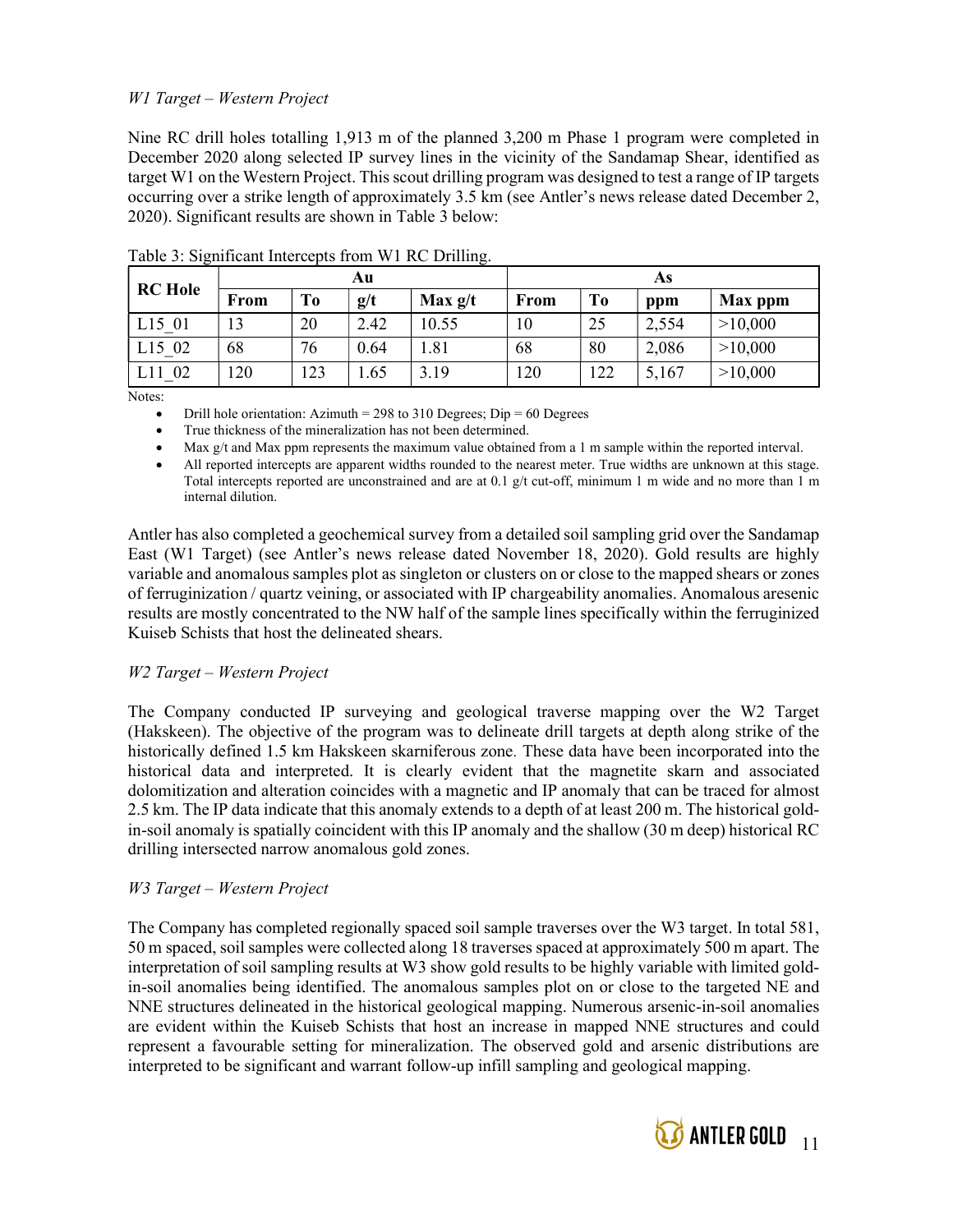# QA/QC Program

Sample assay results have been independently monitored through a quality control/quality assurance ("QA/QC") program including replicate field samples, pulp duplicate samples and the insertion of blind standards and fine blanks. Geochemical samples were collected in the field and stored at the Company's secure facility located in the town of Karibib. Samples were then batched and securely transported to the ALS sample preparation facility in Okahandja, Namibia, where they were dried, crushed to 70% -2 millimeters, split to 250 grams ("g") and pulverized to 85% -75  $\mu$ m. Sample pulps were sent to ALS Loughrea, Ireland for analysis. Gold analysis was by 50 g cyanide extraction with an ICP-MS finish and multi element analysis was by Aqua Regia digest and ICP-MS finish. Logging and sampling of the RC chips were completed at the drill site in the field and sampled in 1 m intervals which were transported to the company's secure facility located in the town of Karibib. Drill samples were then batched and securely transported by Company staff to the ALS sample preparation facility in Okahandja, Namibia, where they were dried, crushed to 70% -2 millimeters, split to 250 g and pulverized to 85% -75 µm. Sample pulps were sent to Johannesburg, South Africa for analysis. Gold analysis was by 50 g fire assay with AA finish. Pulps also underwent Aqua Regia digest and multielement analysis by ICP-AES.

## Future Plans

The Company plans to conduct a percussion drilling program to sample the bedrock under cover on the C2 Extension target in the area of the geochemical anomaly.

#### Project Generator Agreement

On March 24, 2022, the Company announced that it entered into a Project Generator Agreement ("PG Agreement") with Sherpa Resource Holdings ("Sherpa") to form a new corporation, the Project Generator, for the purposes of generating exploration opportunities and projects in Africa. RES is also party to the PG Agreement as it has agreed to provide consulting services to the Project Generator on terms agreed to and set out in the PG Agreement. Both Sherpa and RES are arm's length parties to Antler. Sherpa is a company set up to hold the interests of the project generation team in Project Generator and is a related party to RES.

Under the terms of the PG Agreement, Antler and Sherpa agreed to jointly target, evaluate and advance new project opportunities in Africa. Projects generated from this initiative will be held by Project Generator to be established by Antler. Project Generator will be owned 87.5% by Antler, with the remaining 12.5% to be held by Sherpa. The majority of the Board of Directors of Project Generator will be appointed by Antler, and the two parties will enter into a shareholders' agreement to govern their respective rights as shareholders of Project Generator. Antler will be appointed as the manager with the overall responsibility to manage and carry out the mineral exploration operations of Project Generator.

Antler and Sherpa have the right to purchase each other's interest in the Project Generator under specified terms and times. Sherpa may earn a further 2.5% interest at the project level if it is involved or technically responsible for making an economically significant discovery on a property held by Project Generator. The term of the PG Agreement is for an initial three-year period and can be extended if mutually agreed. The PG Agreement has also been carefully drafted to preserve RES client confidentiality and to avoid conflicts of interest.

Targeted commodities for exploration properties to be held in Project Generator will include primarily rare earth elements, green metals and gold. Antler is currently assessing several opportunities to be included in Project Generator.

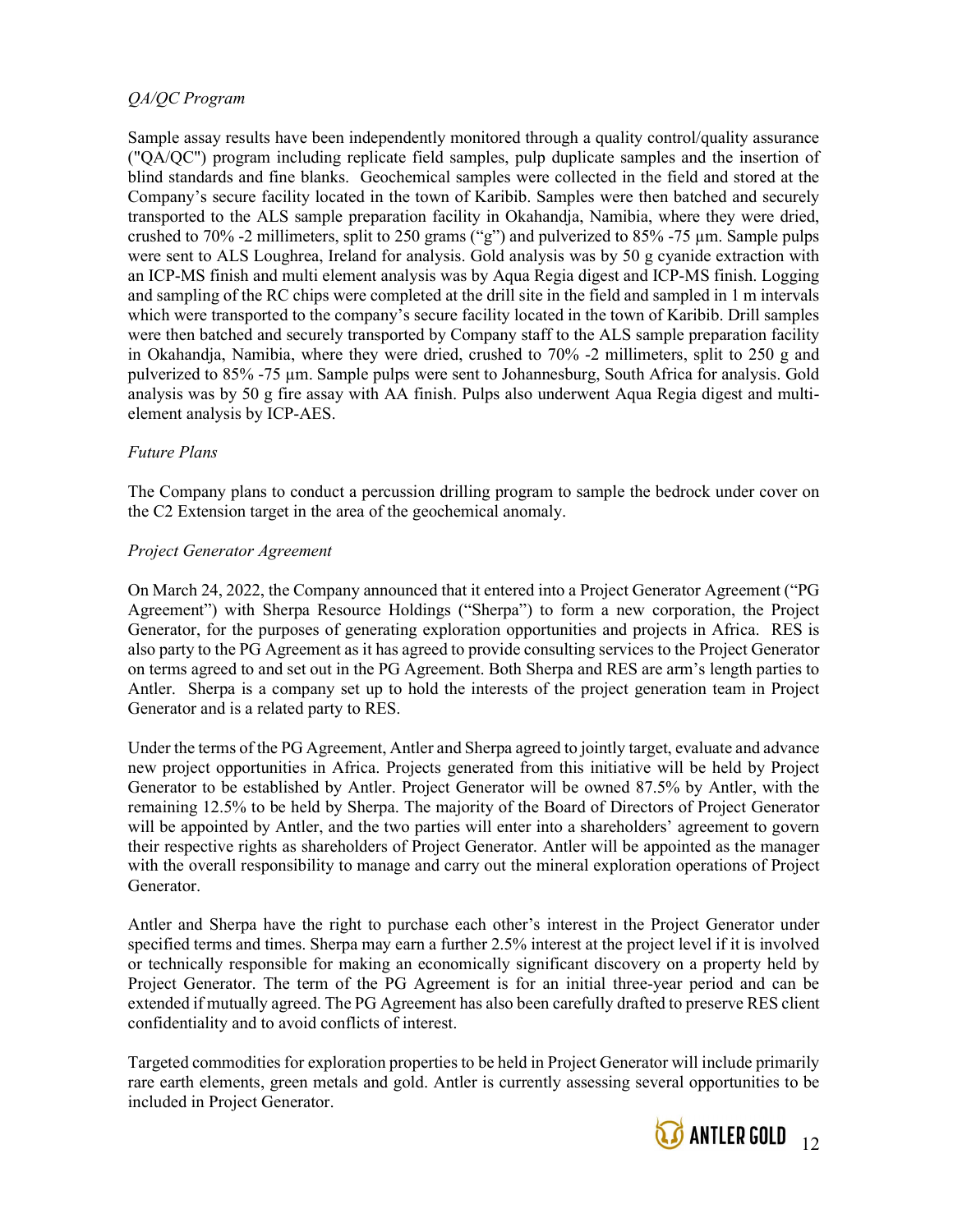# Onkoshi Project

On April 13, 2022, the Company announced that, together with Antler Pty, the Company had entered into a binding agreement to acquire 90% of the Onkoshi Gold Project (the "Onkoshi Project") in Namibia (the "Onkoshi Agreement") from an arm's length vendor. The Project will be held in Antler's project generation vehicle ("Project Generator") owned 87.5% by Antler and 12.5% by Sherpa.

The Onkoshi Project is located approximately 140 km northwest of the city of Windhoek, previously known as the Erindi and Vredelus Projects, and has been the focus of a significant amount of historical exploration work. Table 1 contains historic assay results from a drilling program completed by Rossing Uranium Limited between 1987 and 1993, as reported in a Canadian Securities Administrator's National Instrument 43-101 Report completed in 2004 for Helio Capital Corporation (now Winshear Gold Corp.) ("Helio Technical Report"). Note that the results below are historic and have not been verified by Antler.

Table 1: Summary of Rossing Uranium Limited best RC drill and diamond drill intersections calculated at a cut-off of 0.5 g/t Au.

| <b>Drillhole</b> | Depth (m)      | <b>Intersection</b>               |
|------------------|----------------|-----------------------------------|
| ERRC 18          | 12 to 23       | 9.53 g/t Au over 11 m             |
| <b>ERRC 23</b>   | 51 to 56       | $3.04$ g/t Au over 5 m            |
| and              | 60 to 67       | 4.88 g/t Au over $7 \text{ m}$    |
| <b>ERRC 25</b>   | 26 to 38       | $3.09$ g/t Au over 12 m           |
| ERD <sub>2</sub> | 11.18 to 23.53 | 5.54 g/t Au over 12.35 m          |
| ERD <sub>3</sub> | 5.92 to 12.34  | 3.27 g/t Au over $6.42 \text{ m}$ |
| and              | 70.64 to 75.64 | 12.85 $g/t$ Au over 5 m           |

Significant exploration potential exists on the Project as outlined in Helio Technical Report and based on the initial review of Project data by RES on behalf of the Project Generator, which includes:

- Limited historical work over the strike extents of both the historical Erindi and Vredelus Projects which are contained within EPL 7464 offer immediate exploration targets
- Numerous significant gold in rock and gold in soil anomalies discovered during historical sampling campaigns were not followed up with any additional exploration work
- Historical analytical lower limits of detection for gold were in the order of 20 ppb and thus potential gold mineralization with a surface expression of less than 20 ppb would not have been delineated by the historical soil sampling campaigns
- Mineralization on the Project has been shown to be conductive and magnetic and is therefore suitable for detection by both magnetic and electrical geophysical survey techniques

The terms of the Onkoshi Agreement provide for Antler Pty to pay \$30,000 on signing (which the Company has paid) and \$50,000 upon the issuance of an Environmental Clearance Certificate ("ECC") and successful transfer of the Project EPL to Antler. In addition, Antler Pty must pay a further \$20,000 one year from the date of ECC issuance and Antler must issue the vendor or their nominee \$100,000 of Antler common shares based on the 10 day VWAP immediately prior to issuance. A finder's fee of \$20,000 will be paid to an arm's length party who introduced the Project to Antler. The transaction is subject to TSXV approval.

The Onkoshi Project is located in the Southern Central Zone of the Damaran Orogenic Belt and shares significant similarities to B2 Gold's Otjikoto and Wolfshag deposits. Mineralization is hosted in

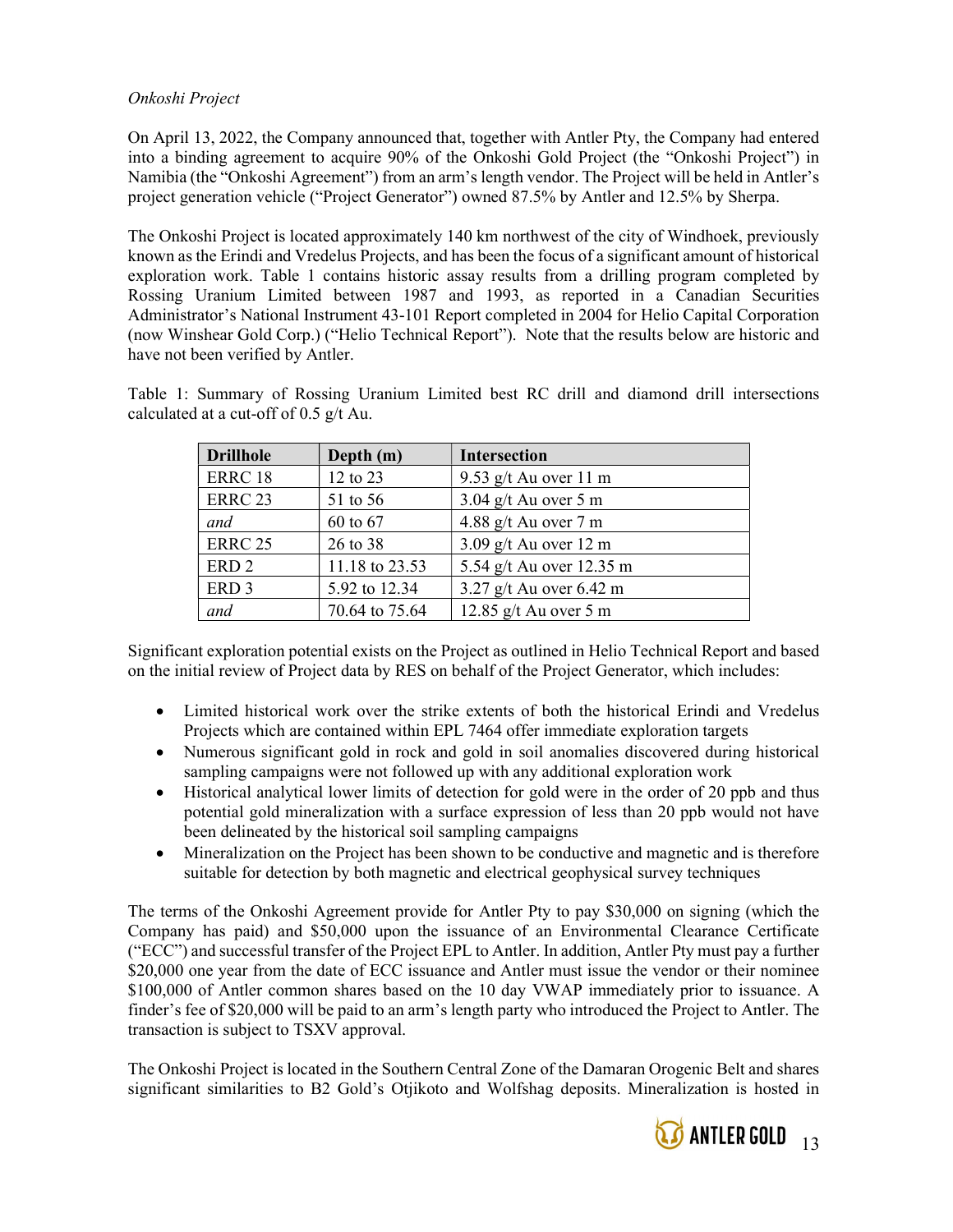magnetite-amphibole skarns and massive sulphide and sulphide-bearing calc-silicates and marbles of the Swakop Group. Gold is mainly associated with pyrrhotite, pyrite and magnetite and, to a lesser extent, with chalcopyrite and arsenopyrite. Historical work completed included reconnaissance mapping with soil and rock grab sampling follow up. Wagon, reverse-circulation and diamond drilling were also undertaken. The Erindi grid produced the most significant results and, based on the Rossing Uranium Limited drill results, BAFEX, a subsidiary of Helio Capital Corporation, interpreted two 5- 20 m wide zones of mineralization (the Foot Wall Zone and the Hanging Wall Zone) which appear to be sub parallel, strike east west and are separated by about 80 m to 100 m of tectono-stratigraphy (as presented in the Helio Technical Report).

Historical ground magnetic and induced polarization geophysical surveys and an airborne electromagnetic survey show the mineralization to be highly conductive and magnetic and have an interpreted combined strike length in the order of 5.5 km. Numerous gossans and gold in soil anomalies greater than 100 ppb Au, defined from historical exploration, are associated with this strike length and as yet many have not had any follow up exploration undertaken. Historical soil sampling work was apparently hampered by complicated regolith with locally thick zones of recent sand and calcrete cover and a poor 20 ppb Au lower limit of detection.

Work has begun to apply for the ECC, secure ground access agreements as well as compile and interpret all available historical data in order to plan an exploration programme for the Project. The Project Generator will be retaining RES to perform this work.

# Covid-19 Update

In April 2020, Namibia entered into a country-wide partial lockdown which was upgraded to a full National lockdown extending through June 2020. In August 2020, the Government of Namibia announced that exploration activities would be allowed to be conducted with certain COVID-19 related limitations and precautions in place. With the exception of a delay in the start of exploration activities on the Central Project as noted, the Company's continued activities have remained largely unaffected as at the date of this report. However, if there is a resurgence of COVID-19 cases and a new national lockdown is implemented, the execution of the Company's exploration activities may require additional precautions and be delayed.

The Company has implemented procedures for minimizing the effect of Covid-19 on its operations and to ensure the safety of its employees and contractors. These include remote work as well as rapid testing prior to travelling to the field operation and consistent testing while personnel are there to ensure a "bubble" while drilling, mapping, sampling or performing other exploration. As discussed above, the Company currently operates with a small number of management and employees and the above precautions are performed at its offices both in Canada and Namibia. The Company operates under the assumption that the Covid-19 pandemic is a current and future threat and will continue to operate with the base level of precautions as described for the foreseeable future. Should the pandemic worsen, the Company may need to implement additional precautions or delay certain activities should the authorities prohibit operations or impose another lockdown.

The Company has not had to implement cost saving measures, restructure or realign its operational or financial resources in response to Covid-19. At this time, the Company does not expect any significant fluctuation in its liquidity or capital resources as a result of the Covid-19 pandemic. The Company notes that the severity of the different "waves" of the Covid-19 pandemic are extremely difficult to predict. The Company does expect future "waves" and, especially in light of the new Covid-19 variant recently found in South Africa, will react in the best of interests of its stakeholders and to preserve the health of its employees, consultants and contractors.

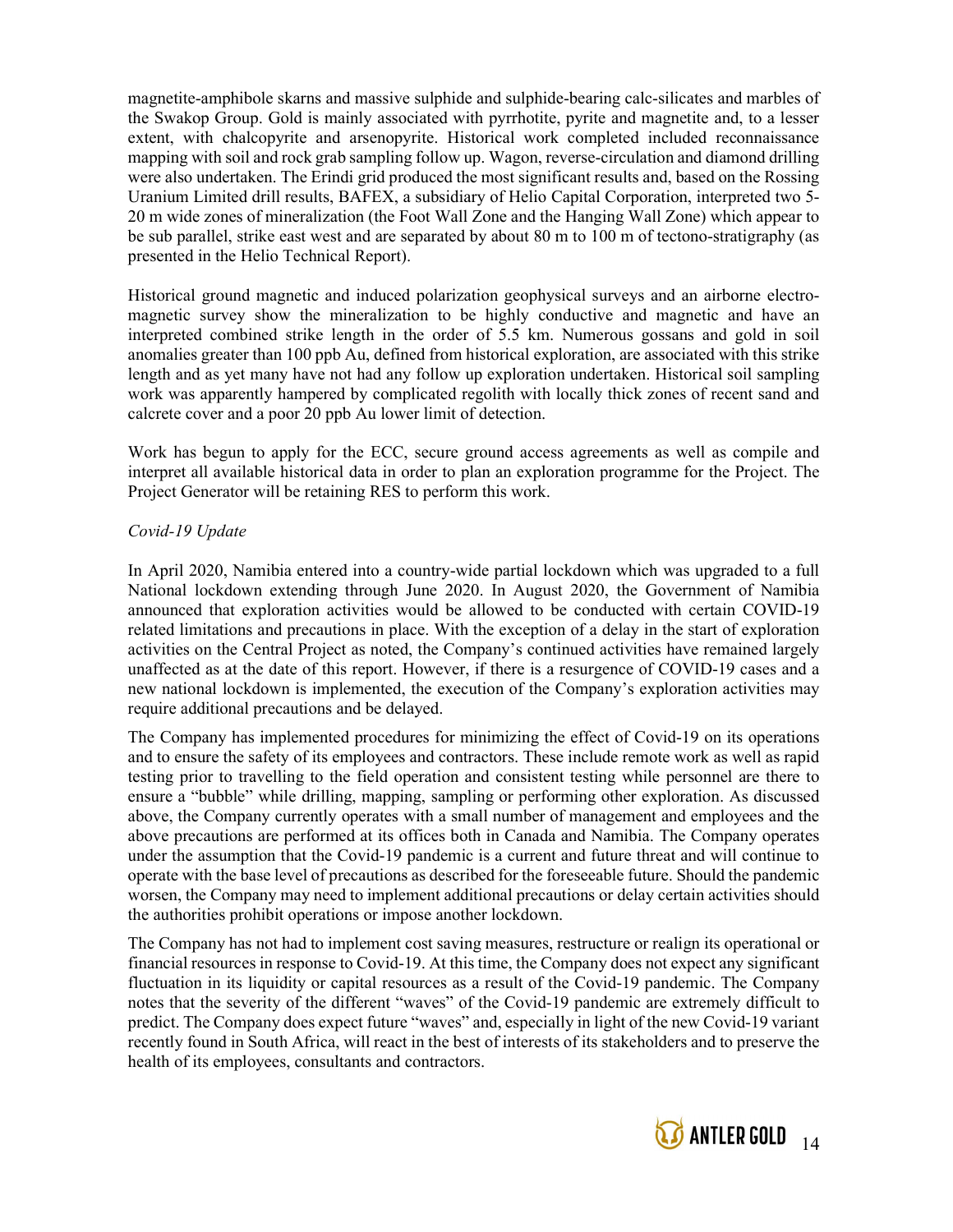# Resource Properties – Zambian Exploration

On August 6, 2021, the Company announced it had entered into a binding letter agreement ("Kesya Agreement") with an arm's length vendor to acquire a greenfields REE project (the "Kesya Project") in Zambia. The Kesya Project, located in the Kafue district in southern Zambia, hosts the Kesya carbonatite which was first identified in the 1960's and is located within the vendor's currently held mineral license. Under the Kesya Agreement, Antler has the right to create a new license and to transfer it into a newly incorporated entity once certain terms and conditions are met including: (i) a payment of \$5,000 to the vendor on signing of the Kesya Agreement, which the Company has paid; (ii) \$25,000 of exploration work in respect of the Kesya Project within six (6) months of expiration of the 30 day due diligence period commencing on the date of the Agreement, which the Company has met; and (iii) an additional \$10,000 payment to the vendor should Antler decide to proceed to transfer the license to Newco. Terms between Antler and the vendor will include, among other things, an initial 75% interest for Antler and 25% for the vendor in Newco. Antler will act as the operator of the Kesya Project and each party will be expected to contribute its proportionate share of exploration expenditures in respect of the Kesya Project. In the event that either party's interest in the newly incorporated entity is diluted to 10% or less, that party's interest will automatically be converted into a 5% carried interest.

During the period ended March 31, 2022, the Company has incurred exploration expenditures of \$51,389 in Zambia (year ended December 31, 2021 – acquisition fees of \$5,000 and exploration expenditures of \$98,793). The transfer of the license to an Antler subsidiary is pending.

The Company has successfully entered into land access agreements with the various traditional authorities to allow work in the chiefdoms that are located within the boundaries of the Kesya Project. Subsequently, the Company has hired an independent environmental management firm to compile the Environmental Project Brief ("EPB"). This work commenced in September 2021. The initial site visit by the Zambia Environmental Management Agency ("ZEMA") has taken place.

A reconnaissance mapping and sampling campaign to attempt to verify historical exploration results has been completed over a small portion of the Kesya carbonatite. In total, 65 hard rock grab samples (inclusive of QAQC) were collected in order to conduct a preliminarily investigation of historically reported total rare earth oxides grades within the carbonatite and identify areas of potential enrichment.

Samples were exported from Zambia and processed at Actlabs Canada using process code 8-REE which is a lithium metaborate/tetraborate fusion technique with subsequent analysis by ICP-OES and ICP-MS. Assay results from surface grab samples returned TREO grades of up to 0.66 % TREO along with elevated thorium and phosphorous, which are indicative geochemical signatures for a carbonatite system. All surface weathered carbonatite samples returned grade greater than 0.1 % TREO. Of note is the heavy weighting of 33 % NdPr as proportion of the TREO basket across the samples. Petrographical studies suggest an Nd rich monazite-(Nd) as the potential host of the REE deportment.

## Future Plans

The Company plans further mapping and sampling as well as petrographic work on rock grab samples collected to date to identify the REE mineralogy association. A scout RC program is also being considered to investigate potential changes in minerology at depth.

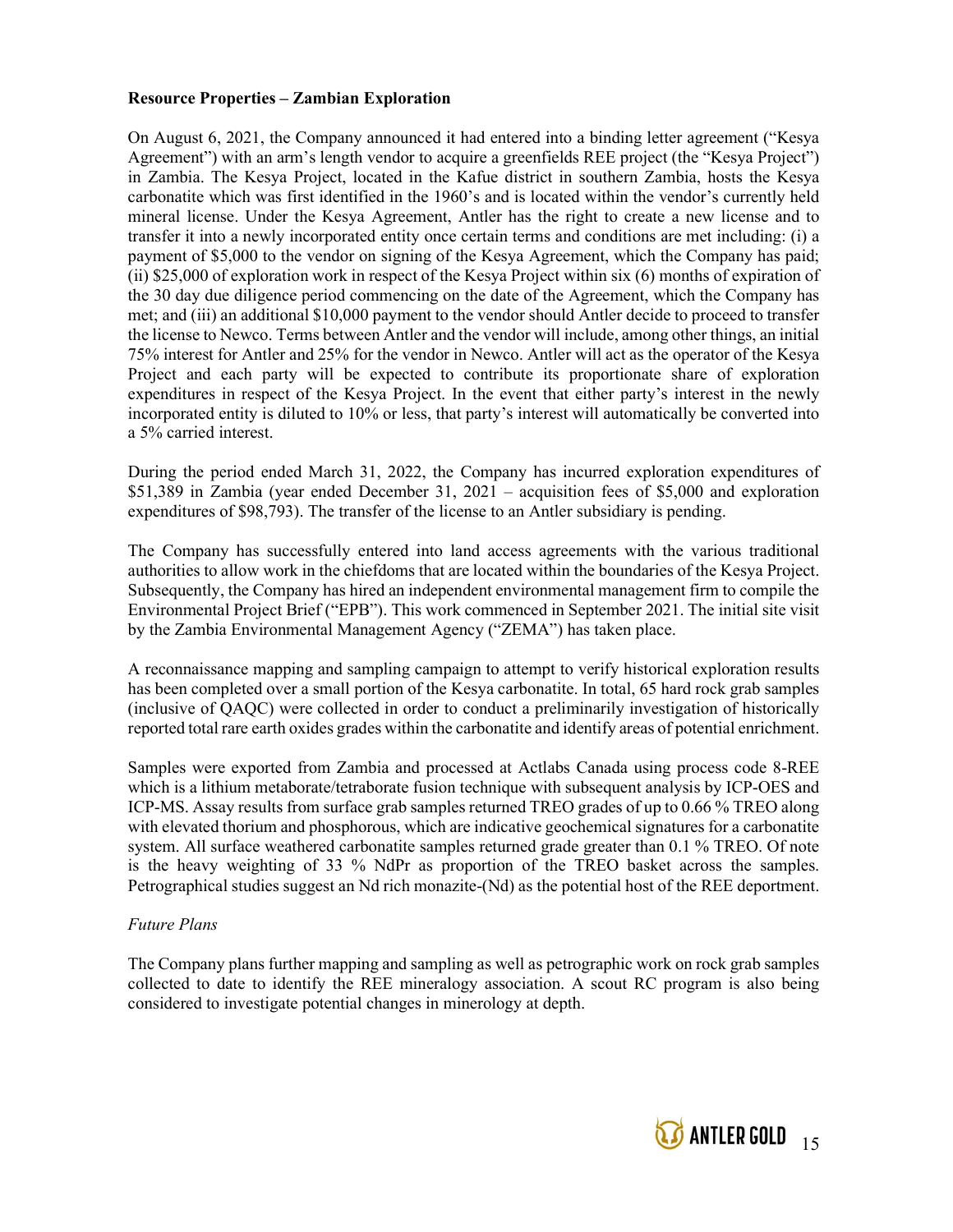# Resource Properties - Other

In 2019, Antler acquired a 100% title and interest in and to certain mineral claims comprising the Crescent Lake molybdenum-lithium-copper-silver project located in Armstrong, Ontario. The Company acquired the Crescent Lake Property in consideration of the assumption of all liabilities associated with the Crescent Lake Property (which were nominal) and the future payment to the vendor, Sona Nanotech Inc. ("Sona") of contingent consideration if the Company disposes of the Crescent Lake Property to a third party, or enters into an agreement or arrangement with a third party to otherwise monetize the Crescent Lake Property by way of joint venture, option or other form of transaction (a "Future Transaction"). The amount of the contingent consideration payable to Sona will be equal to 50% of the consideration received by the Company in the Future Transaction, net of the Company's aggregate expenses related to the marketing, selling, upkeep and maintenance of the Property incurred between the acquisition of the Crescent Lake Property and the date of such Future Transaction, to a maximum of \$3,000,000. The majority of the Crescent Lake Property, including the mineralized zone, is subject to a 0.5% net smelter royalty ("NSR"). Of the remaining claims on the Crescent Lake Property, certain portions are subject to a 3% NSR and the balance are not subject to any royalties. The Company can repurchase 50% of the 0.5% NSR for \$250,000 and/or 50% of the 3% NSR for \$1.0 million. Costs of \$14,280 have been incurred to March 31, 2022 for the maintenance of the Crescent Lake Property.

## Resource Property Expenditures

The following tables detail the acquisition costs and the exploration expenditures incurred on the resource properties during the period ended March 31, 2022 and the year ended December 31, 2021.

Acquisition costs:

|                       | <b>Namibia</b> | Zambia | Ontario | <b>Total</b><br>March 31,<br>2022 | <b>Total</b><br>December 31,<br>2021 |
|-----------------------|----------------|--------|---------|-----------------------------------|--------------------------------------|
|                       |                |        |         |                                   |                                      |
| Opening balance       | 141,740        | 5,000  |         | 146,740                           | 149,791                              |
| Acquisition costs     | 40,000         | -      |         | 40,000                            | 5,000                                |
| Write-down            | -              | -      | -       |                                   | (8,051)                              |
| <b>Ending balance</b> | 181,740        | 5,000  |         | 186,740                           | 146,740                              |

Exploration expenditures:

|                              |                |         |                          | <b>Total</b> | <b>Total</b> |
|------------------------------|----------------|---------|--------------------------|--------------|--------------|
|                              |                |         |                          | March 31,    | December 31, |
|                              | <b>Namibia</b> | Zambia  | Ontario                  | 2022         | 2021         |
|                              | S              | S       | S                        |              |              |
| Personnel                    | 3,218          |         | $\overline{\phantom{a}}$ | 3,218        | 37,768       |
| Contractors                  | 36,603         | 37,889  |                          | 74,492       | 341,403      |
| Consultants                  | 2,385          |         | -                        | 2,385        | 3,834        |
| Analytical                   | 8,185          |         | -                        | 8,185        | 351,050      |
| Field expenses and equipment | 16,297         | 10,000  | 1,320                    | 27,617       | 137,904      |
| Travel and office            | 217            | 3,500   | -                        | 3,717        | 71,267       |
| Drilling                     |                |         | $\overline{\phantom{a}}$ |              | 398,619      |
| Services fee                 |                |         | -                        |              | 2,824        |
|                              |                |         |                          |              |              |
| <b>TOTAL</b>                 | 66,905         | 51,389  | 1,320                    | 119,614      | 1,344,669    |
| Opening balance              | 2,388,786      | 98,793  | 12,960                   | 2,500,539    | 1,228,112    |
| Less: write-down             |                |         |                          |              | (72, 242)    |
| <b>Ending balance</b>        | 2,455,691      | 150,182 | 14,280                   | 2,620,153    | 2,500,539    |

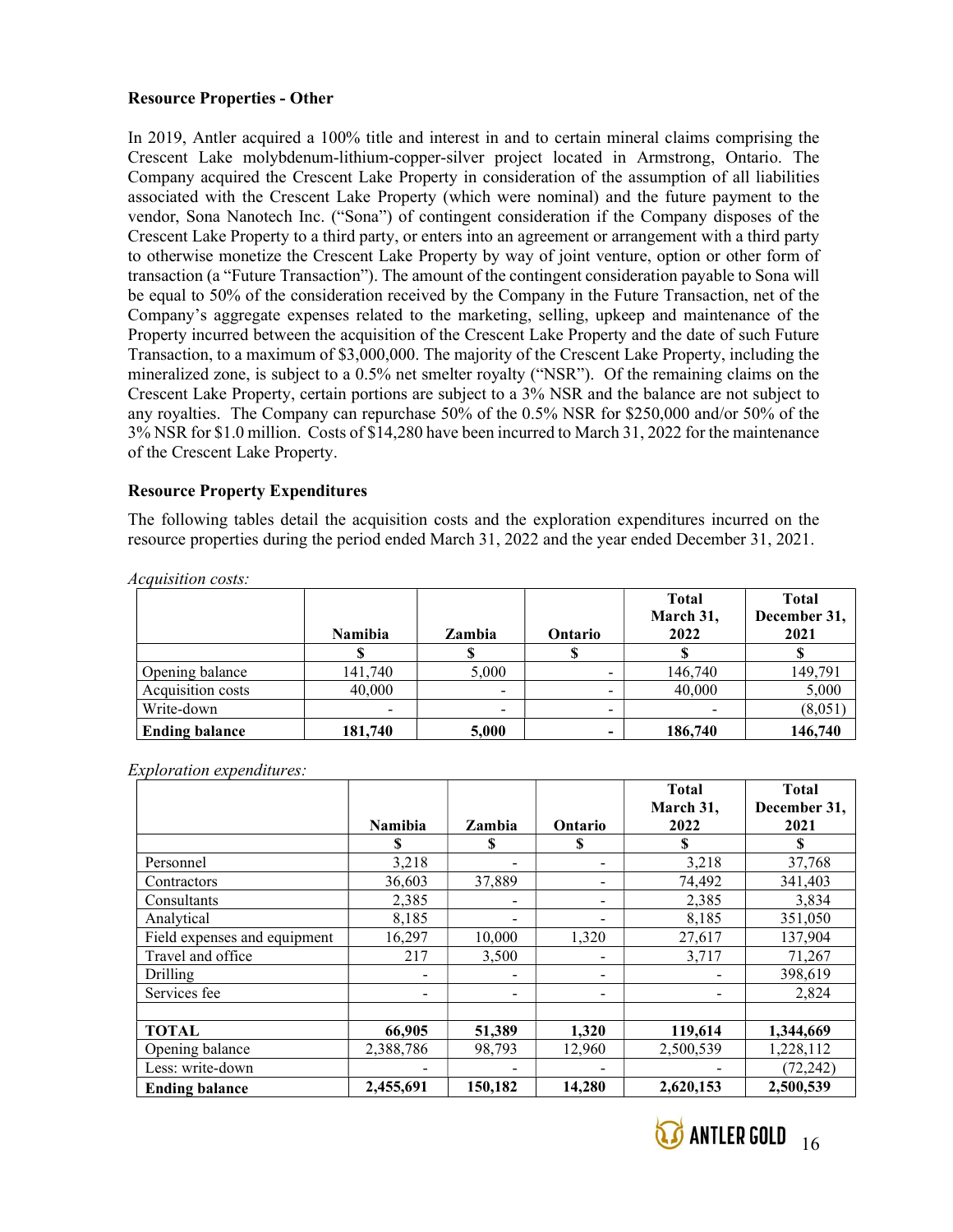The Company wrote down the value of its EPL 6550 property during the year ended December 31, 2021 as the property license was not renewed.

#### Selected Annual and Quarterly Information

#### Annual Information

The following table details the annual results for the years ended December 31, 2021, 2020 and 2019:

|                                              | December 31, | December 31, | December 31, |
|----------------------------------------------|--------------|--------------|--------------|
|                                              | 2021         | 2020         | 2019         |
|                                              |              |              |              |
| Net loss and comprehensive loss for the year | 986,030      | 1,130,492    | 4,485,501    |
| Total assets                                 | 3,130,131    | 3,122,102    | 1,017,996    |
| Total liabilities                            | 241,290      | 161,646      | 174,989      |
| Cash dividends per common share              | N/A          | N/A          | N/A          |

The Company expects to record losses until such time as an economic resource is developed and exploited on one or more of the Company's exploration properties. The Company's net loss could be significantly affected by any impairment or abandonment of any resource property.

## Summary of Quarterly Results

Expressed in thousands of dollars, except per share amounts:

|                              | Q1<br>2022 | Q <sub>4</sub><br>2021 | Q3<br>2021 | Q <sub>2</sub><br>2021 | Q1<br>2021 | Q4<br>2020 | Q3<br>2020 | Q <sub>2</sub><br>2020 |
|------------------------------|------------|------------------------|------------|------------------------|------------|------------|------------|------------------------|
|                              | \$         | S                      | S          | S                      |            | S          | S          |                        |
| Net loss for the period      | 201        | 243                    | 168        | 240                    | 335        | 486        | 348        | 116                    |
| Basic & diluted net loss per |            |                        |            |                        |            |            |            |                        |
| share                        | 0.003      | 0.004                  | 0.003      | 0.004                  | 0.005      | 0.008      | 0.006      | 0.002                  |
| Total assets                 | 3,410      | 3,130                  | 3,306      | 3,025                  | 3,192      | 3,122      | 3,257      | 638                    |
| Total liabilities            | 278        | 241                    | 198        | 287                    | 349        | 162        | 171        | 215                    |
| Cash dividends per common    |            |                        |            |                        |            |            |            |                        |
| share                        | N/A        | N/A                    | N/A        | N/A                    | N/A        | N/A        | N/A        | N/A                    |

During the period ended March 31, 2022, the Company had a net loss of \$201,156 compared to a net loss of \$986,030 during the year ended December 31, 2021. During the current period, the Company incurred \$69,864 in consulting fees (2021 - \$70,661), primarily for its executive officers, including the President and CEO, the CFO, and a Strategic Advisor. Professional fees during the period ended March 31, 2022 were \$32,343, an increase of approximately \$24,000 from the prior period, as the Company incurred increased legal costs in association with its resource property acquisitions and opportunities as well as increased audit fees.

The Company incurred \$19,951 in property investigation fees during the period ended March 31, 2022, compared to \$5,312 during the prior period. Property investigation expenses relate to costs incurred as the Company investigated new resource property opportunities. The Company expects to continue its current level of administrative costs, including personnel and general office costs.

The Company holds share investments that are recorded at fair value at the end of each reporting period. An unrealized loss on investments of \$838 was recorded as the change in fair value of the Company's investments for the period ended March 31, 2022 (2021 – unrealized loss of \$4,786).

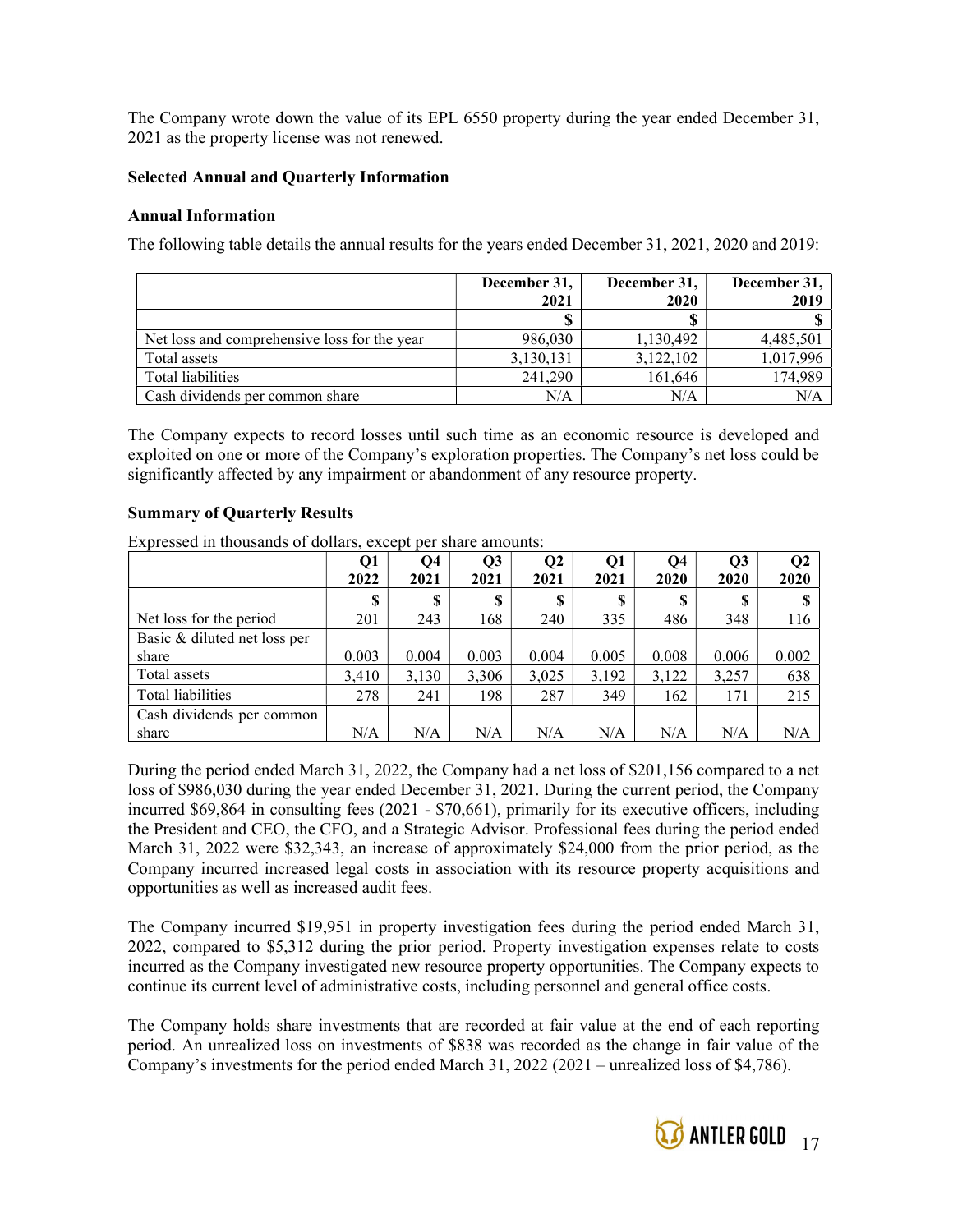The Company granted 1,150,000 stock options under the Company's stock option plan in 2021 and 2,532,500 in 2020. Based on the Black-Scholes option pricing model used to calculate the fair value of the options granted, the estimated fair value of the stock option grants is amortized over the corresponding vesting periods. As a result, share-based compensation of \$58,450 was recorded for the period ended March 31, 2022, compared to \$217,016 during the period ended March 31, 2021.

A foreign exchange gain of \$2,436 was recorded for the period ended March 31, 2022, compared to a foreign exchange loss of \$1,992 in the prior period. The Company expects to continue incurring foreign exchange gains and losses arising from fluctuations in the value of the United States dollar the Namibian dollar and the Zambian Kwacha relative to the Canadian dollar.

|                      | As at<br>March 31, 2022 | As at<br><b>December 31, 2021</b> | As at<br><b>December 31, 2020</b> |
|----------------------|-------------------------|-----------------------------------|-----------------------------------|
| Cash                 | 492,123                 | 338,511                           | 1,667,955                         |
| Resource properties  | 2,806,893               | 2,647,279                         | 1,377,903                         |
| Total assets         | 3,409,611               | 3,130,131                         | 3,122,102                         |
| Total liabilities    | 278,476                 | 241,290                           | 161,646                           |
| Shareholders' equity | 3,131,135               | 2,888,841                         | 2,960,456                         |
| Working capital *    | 288,362                 | 207,294                           | 1,582,553                         |

## Liquidity and Capital Resources

\*Working capital is determined by deducting current liabilities of \$278,476 (December 31, 2021 - \$241,290) from current assets of \$566,838 (December 31, 2021 - \$448,584) on the Company's Consolidated Statements of Financial Position. Working capital is not a standardized measure and might not be comparable to disclosures by other issuers.

At March 31, 2022, the Company had cash of \$492,123 and working capital of \$288,362, an increase from the December 31, 2021 cash balance of \$338,511 and working capital of \$207,294. During the period ended March 31, 2022, the Company used cash of \$65,650 to fund operating activities and spent \$161,663 on its resource property expenditures, primarily in Namibia and Zambia. In addition, the Company purchased office equipment of \$4,075 during the current period for use in Namibia.

On January 21, 2022, 2,566,667 common shares were issued upon the exercise of 2,566,667 share purchase warrants at \$0.15 per share, for gross proceeds of \$385,000. The share price on the date of exercise was \$0.145. In addition, 3,678,333 warrants, including 495,000 broker warrants, with an exercise price of \$0.15 expired unexercised on January 21, 2022.

On September 8, 2021, the Company completed a private placement financing for gross proceeds of \$500,000 through the sale of 5,000,000 Units at \$0.10 per Unit. Each Unit consists of one common share of Antler and one-half share purchase warrant. Each whole warrant will be exercisable to purchase one common share of Antler at a price of \$0.15 per share until September 8, 2023. Insiders and certain other existing shareholders of Antler subscribed for 3,300,000 Units under the financing.

The value allocated to the common shares issued on September 8, 2021 was \$345,230 and the value allocated to the common share purchase warrants was \$154,770. Total costs associated with the private placement, consisting primarily of professional and regulatory fees, were \$8,296. The Company intends to use the net proceeds of the Financing to advance exploration work on its Erongo Gold Project in Namibia and the Project in Zambia, as well as for general working capital purposes.

Management estimates current working capital may not be sufficient to fund all of the Company's planned expenditures. The Company has recorded losses from 2016 to the current year and expects to incur losses for the foreseeable future as exploration activities and associated executive, marketing

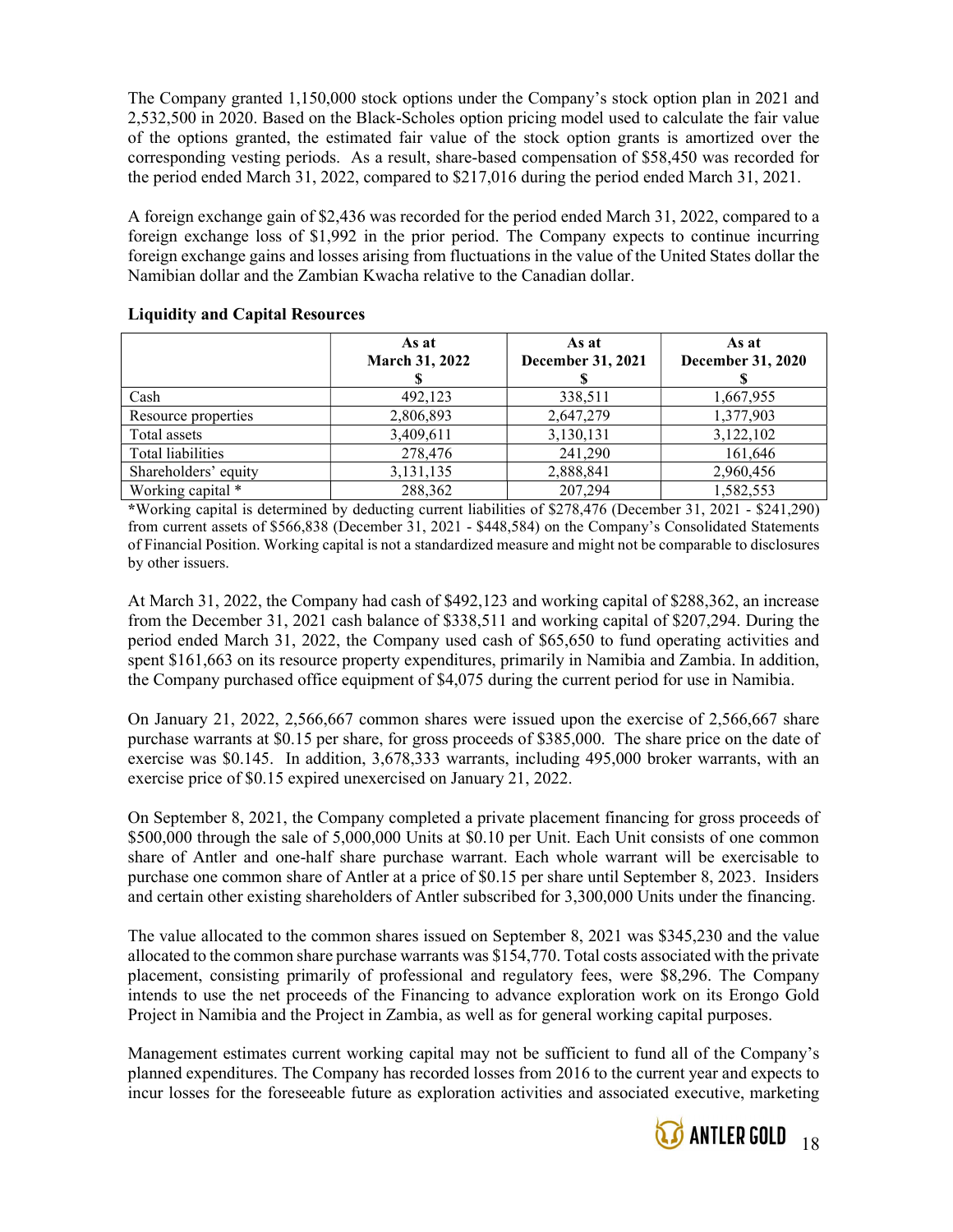and administration costs continue on the Company's projects and at the corporate office. The ability of the Company to continue as a going concern is dependent on securing additional financing or monetizing assets. Although Antler has been successful at raising funds through equity financings in the past, there is no certainty that the Company will be able to obtain additional financing in the future. The reader should refer to the "Going Concern" disclosure under note 1 of the Company's audited financial statements for the year ended December 31, 2021.

During the year ended December 31, 2021, the Company issued 17,077 common shares pursuant to its EPL 6162 Agreement for a value of \$4,000.

# Commitments and Contingencies

Antler has agreements with certain executives, including the President and CEO and a Consultant of the Company which provides that, should any change in control event occur, they may individually elect to terminate their employment with the Company, in which event the Company is required to pay a lump sum payment equal to two times the annual compensation. The payment of these change in control settlements would be subject to the Company maintaining an average market capitalization in excess of \$10 million, based on any 10-day volume weighted trading price within the three-month period following the effective date of the change in control. These agreements may also be terminated by the Company or the Consultant with three months' notice. If these agreements are terminated by the Company, an amount equal to one year's annual compensation will be payable.

At March 31, 2022 and December 31, 2021, Antler had a management services agreement with a company owned a director and consultant of the Company for the provision of management services, rent and other office costs, at a fee of \$6,700 per month and continuing until both parties mutually agree to terminate.

## Off-Balance Sheet Arrangements

At March 31, 2022 and May 30, 2022, Antler had no off-balance sheet arrangements such as guarantee contracts, contingent interest in assets transferred to an entity, derivative instruments obligations or any obligations that trigger financing, liquidity, market or credit risk to the Company.

## Transactions with Related Parties

Management and consulting fees in the amount of \$82,081 were incurred for the period ended March 31, 2022 (year ended December 31, 2021 - \$338,659) for services of the President and CEO, a Strategic Advisor, the Vice-President of Operations and Corporate Development, and the CFO of the Company. Included in the consulting fees paid to key management are \$24,666 in fees that were capitalized to resource properties for services of the Vice-President of Operations and Corporate Development (year ended December 31, 2021 - \$83,000).

During the year ended December 31, 2021, the Company granted 1,150,000 stock options, of which 400,000 were granted to an officer of the Company. The options are exercisable at an exercise price of \$0.205 per share and expire on November 30, 2026.

At March 31, 2022 and December 31, 2021, Antler had a services agreement with Numus Financial Inc. ("Numus"), a related party company owned by a director and an insider of Antler for the provision of consulting services, controller services, rent and other office costs, at a total fee of \$6,700 per month and continuing until both parties mutually agree to terminate. Service fees are incurred on a cost recovery basis and include general and administration charges such as utilities and accounting services of the Company. During the period ended March 31, 2022, the Company incurred costs for consulting and controller services in the amount of \$12,450 (December 31, 2021 - \$49,800), and incurred rent,

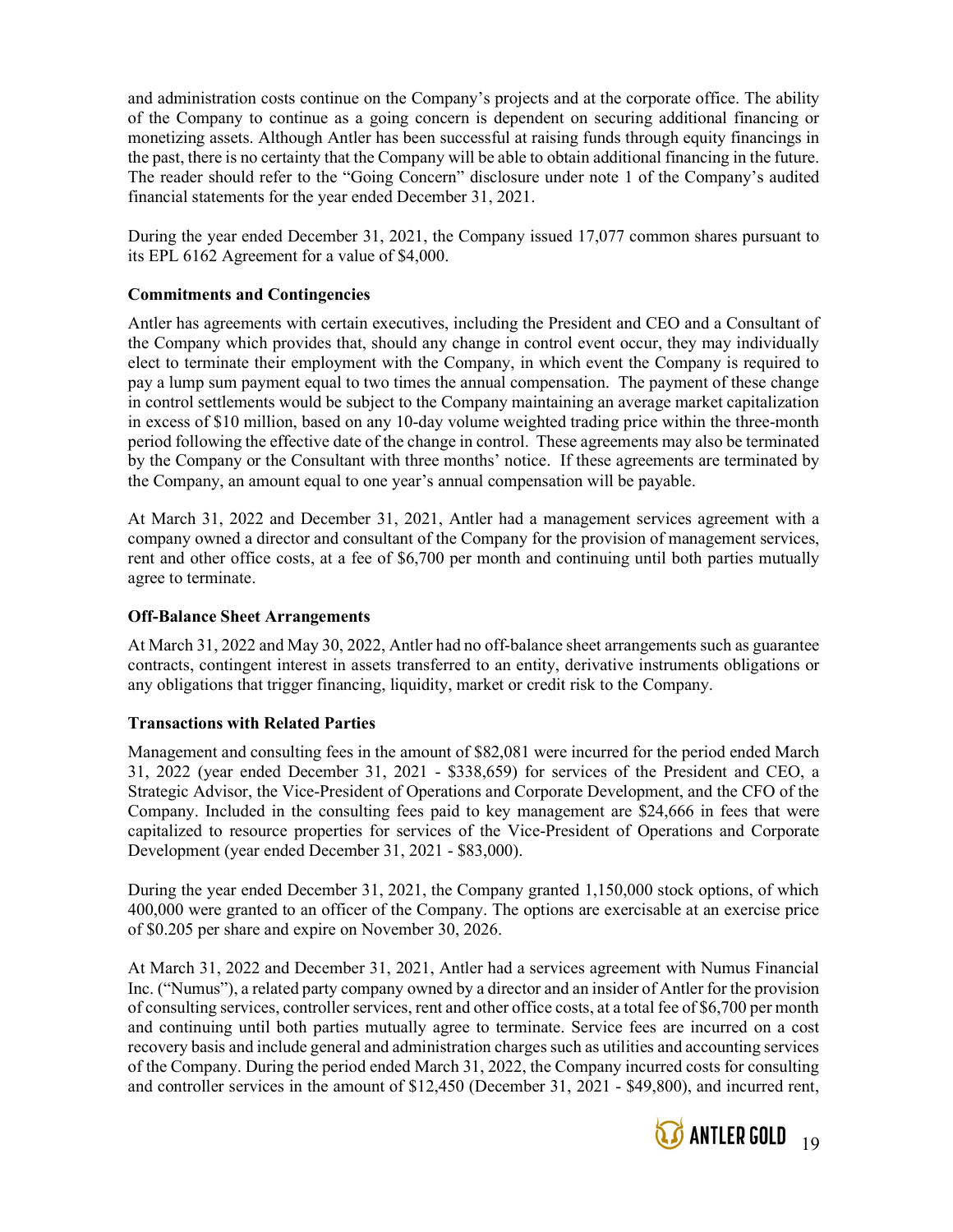office costs and other cost reimbursements in the amount of \$8,097 (December 31, 2021 - \$24,439).

As outlined in the services agreement dated September 1, 2018, if the services agreement is cancelled by the Company, a break fee of six (6) months of remuneration, being \$40,200, will be payable to Numus, in addition to the service fees applicable for the 90 day notice period.

Amounts payable to officers, directors and companies owned thereby were \$161,780 at March 31, 2022 (December 31, 2021 - \$164,714). All related party transactions were in the normal course of operations and were measured at the exchange amounts, which are the amounts agreed to by the related parties.

# Critical Accounting Estimates

The preparation of financial statements in conformity with IFRS requires management to make estimates and assumptions that affect the amounts reported in the financial statements and notes. Critical accounting estimates used in the preparation of the financial statements include the Company's estimate of recoverable value of its mineral properties and related deferred expenditures, the value of share-based compensation, and the valuation of any deferred income tax assets and liabilities. These estimates involve considerable judgment and are, or could be, affected by significant factors that are out of the Company's control.

The Company's recoverability of the recorded value of its mineral properties and associated deferred expenses is based on market conditions for minerals, underlying mineral resources associated with the properties and future costs that may be required for ultimate realization through mining operations or by sale. The Company is in an industry that is dependent on a number of factors, including environmental, legal and political risks, the existence of economically recoverable reserves, and the ability of the Company to obtain necessary financing to complete the development and future profitable production or the proceeds of disposition thereof.

At the end of each reporting period, the Company assesses each of its mineral resource properties to determine whether any indication of impairment exists. Where an indicator of impairment exists, a formal estimate of the recoverable amount is made, which is considered to be the higher of the fair value less costs to sell and value in use.

The factors affecting share-based compensation include estimates of when stock options might be exercised and the stock price volatility. The timing for exercise of options is out of the Company's control and will depend upon a variety of factors, including the market value of the Company's shares and the financial objectives of the share-based instrument holders.

Deferred income tax assets and liabilities are computed based on differences between the carrying amounts of assets and liabilities on the balance sheet and their corresponding tax values. Deferred income tax assets also result from unused loss carry-forwards and other deductions to the extent that it is probable that taxable profit will be available against which the deductible temporary differences, and the carry forward of tax credits and unused tax losses can be utilized.

## Risks and Uncertainties

The following are certain factors relating to the business of Antler. These risks and uncertainties are not the only ones facing the Company. Additional risks and uncertainties not currently known to the Company, or that the Company currently deems immaterial, may also impair the operations of the Company. If any such risks actually occur, the financial condition, liquidity and results of operations

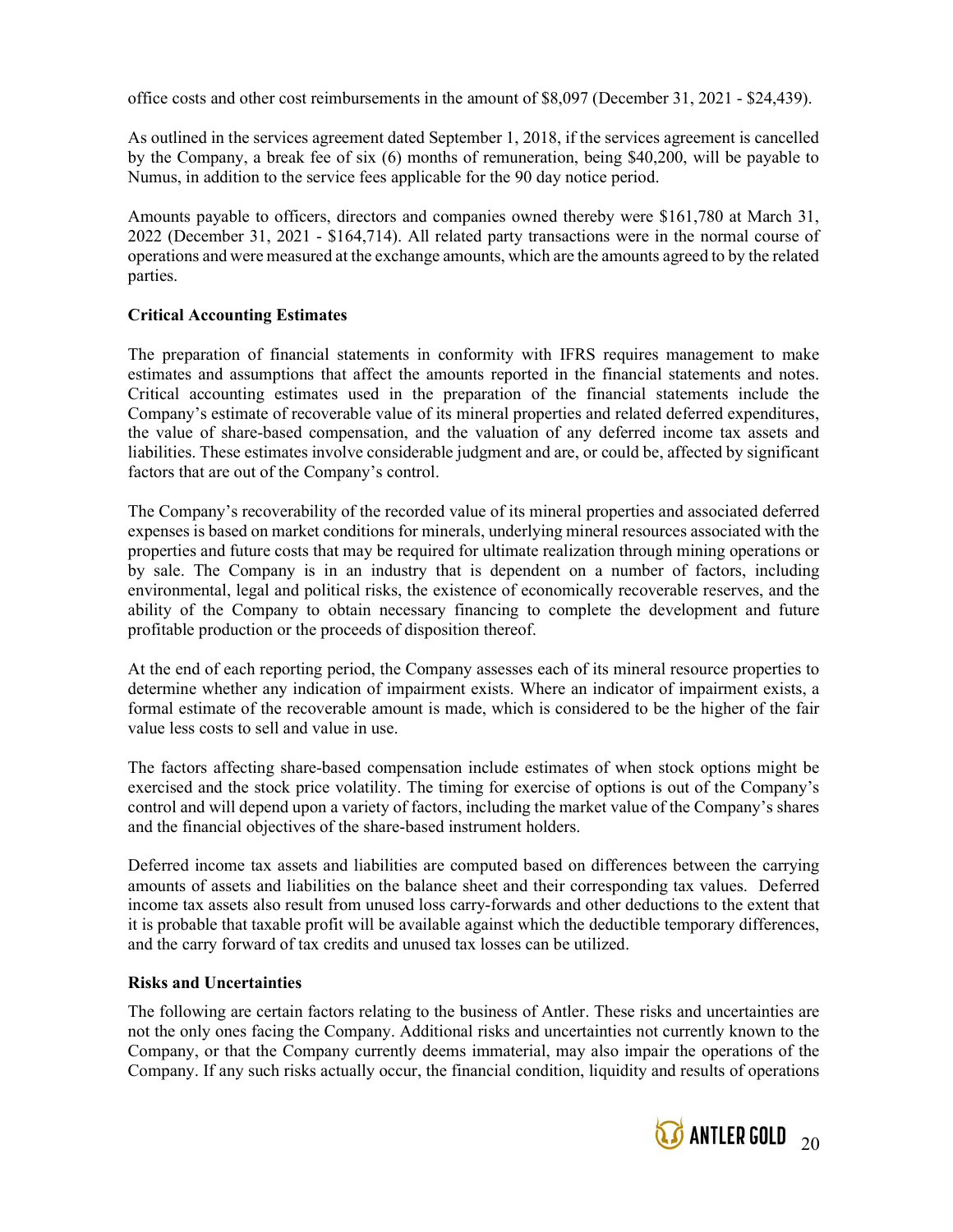of the Company could be materially adversely affected and the ability of the Company to implement its growth plans could be adversely affected.

The following is a description of certain risks and uncertainties that may affect the business of the Company.

Limited Operating History - The Company is a relatively new company with limited operating history and no history of business or mining operations, revenue generation or production history. The Company was incorporated on March 23, 2016 and has yet to generate a profit from its activities. The Company will be subject to all of the business risks and uncertainties associated with any new business enterprise, including the risk that it will not achieve its growth objective. The Company anticipates that it may take several years to achieve positive cash flow from operations.

Exploration, Development and Operating Risks - The exploration for and development of minerals involves significant risks, which even a combination of careful evaluation, experience and knowledge may not eliminate. Few properties which are explored are ultimately developed into producing mines. There can be no guarantee that the estimates of quantities and qualities of minerals disclosed will be economically recoverable. With all mining operations there is uncertainty and, therefore, risk associated with operating parameters and costs resulting from the scaling up of extraction methods tested in pilot conditions. Mineral exploration is speculative in nature and there can be no assurance that any minerals discovered will result in an increase in the Company's resource base.

The Company's operations are subject to all of the hazards and risks normally encountered in the exploration, development and production of minerals. These include unusual and unexpected geological formations, rock falls, seismic activity, flooding and other conditions involved in the extraction of material, any of which could result in damage to, or destruction of, mines and other producing facilities, damage to life or property, environmental damage and possible legal liability. Although precautions to minimize risk will be taken, operations are subject to hazards that may result in environmental pollution and consequent liability that could have a material adverse impact on the business, operations and financial performance of the Company.

Substantial Capital Requirements and Liquidity - Substantial additional funds for the establishment of the Company's current and planned mining operations will be required. No assurances can be given that the Company will be able to raise the additional funding that may be required for such activities, should such funding not be fully generated from operations. Mineral prices, environmental rehabilitation or restitution, revenues, taxes, transportation costs, capital expenditures, operating expenses and geological results are all factors which will have an impact on the amount of additional capital that may be required. To meet such funding requirements, the Company may be required to undertake additional equity financing, which would be dilutive to shareholders. Debt financing, if available, may also involve restrictions on financing and operating activities. There is no assurance that additional financing will be available on terms acceptable to the Company or at all. If the Company is unable to obtain additional financing as needed, it may be required to reduce the scope of its operations or anticipated expansion.

For additional information, please refer to the "Going Concern" disclosure under note 1 of the Company's audited financial statements for the year ended December 31, 2021.

Fluctuating Mineral Prices - The economics of mineral exploration is affected by many factors beyond the Company's control, including commodity prices, the cost of operations, variations in the grade of minerals explored and fluctuations in the market price of minerals. Depending on the price of minerals, it may be determined that it is impractical to continue the mineral exploration operation.

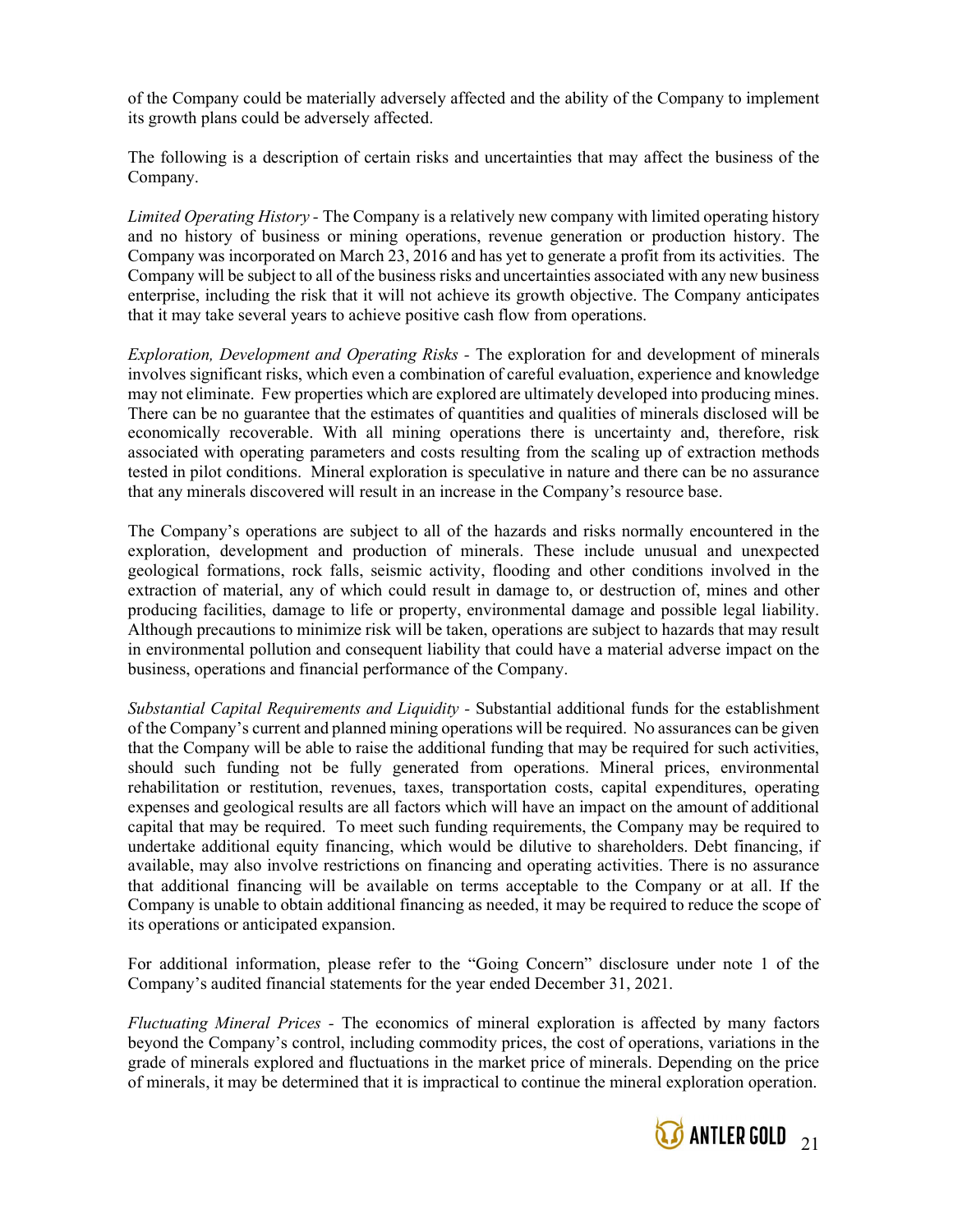Mineral prices are prone to fluctuations and the marketability of minerals is affected by government regulation relating to price, royalties, allowable production and the importing and exporting of minerals, the effect of which cannot be accurately predicted. There is no assurance that a profitable market will exist for the sale of any minerals found on the Company's properties.

Regulatory Requirements - The current or future operations of the Company require permits from various governmental authorities and such operations are and will be governed by laws and regulations governing exploration, development, production, taxes, labour standards, occupational health, waste disposal, toxic substances, land use, environmental protection, site safety and other matters. Companies engaged in the exploration and development of mineral properties generally experience increased costs and delays in development and other schedules as a result of the need to comply with applicable laws, regulations and permits. There can be no assurance that all permits which the Company may require for the facilities and conduct of exploration and development operations will be obtainable on reasonable terms or that such laws and regulation would not have an adverse effect on any exploration and development project which the Company might undertake.

Failure to comply with applicable laws, regulations and permitting requirements may result in enforcement actions, including orders issued by regulatory or judicial authorities causing operations to cease or be curtailed and may include corrective measures requiring capital expenditures, installation of additional equipment or remedial actions. Parties engaged in exploration and development operations may be required to compensate those suffering loss or damage by reason of the exploration and development activities and may have civil or criminal fines or penalties imposed upon them for violation of applicable laws or regulations. Amendments to current laws, regulation and permits governing operations and activities of mineral companies, or more stringent implementation thereof, could have a material adverse impact on the Company and cause increases in capital expenditures or exploration and development costs or require abandonment or delays in the development of new properties.

In Namibia, a license is valid for a period of three years and may be renewed twice for a period of two years per renewal. Further renewals are not guaranteed and are at the sole discretion of the Minister of Mines and Energy, and only if the Minister of Mines and Energy deems it desirable in the interests of the development of the mineral resources of Namibia. There is no guarantee that the Company's licenses will be renewed in the future. In Zambia, an exploration licence is valid for an initial period of four years and may be renewed for two further periods not exceeding three years each. The maximum period from the initial grant of the licence shall not exceed ten (10) years, unless recommended to the Ministry of Mines and Mineral Development. There is no guarantee that the Company's licenses will be renewed in the future.

Financing Risks and Dilution to Shareholders - The Company has limited financial resources and no revenues. If the Company's exploration program on its exploration properties is successful, additional funds will be required for the purposes of further exploration and development. There can be no assurance that the Company will be able to obtain adequate financing in the future or that such financing will be available on favorable terms or at all. It is likely such additional capital will be raised through the issuance of additional equity, which will result in dilution to the Company's shareholders.

Title to Properties - Acquisition of title to mineral properties is a very detailed and time-consuming process. Title to, and the area of, mineral properties may be disputed. The Company cannot give an assurance that title to its exploration properties will not be challenged or impugned. Mineral properties sometimes contain claims or transfer histories that examiners cannot verify. A successful claim that Antler does not have title to its exploration properties could cause the Company to lose any rights to

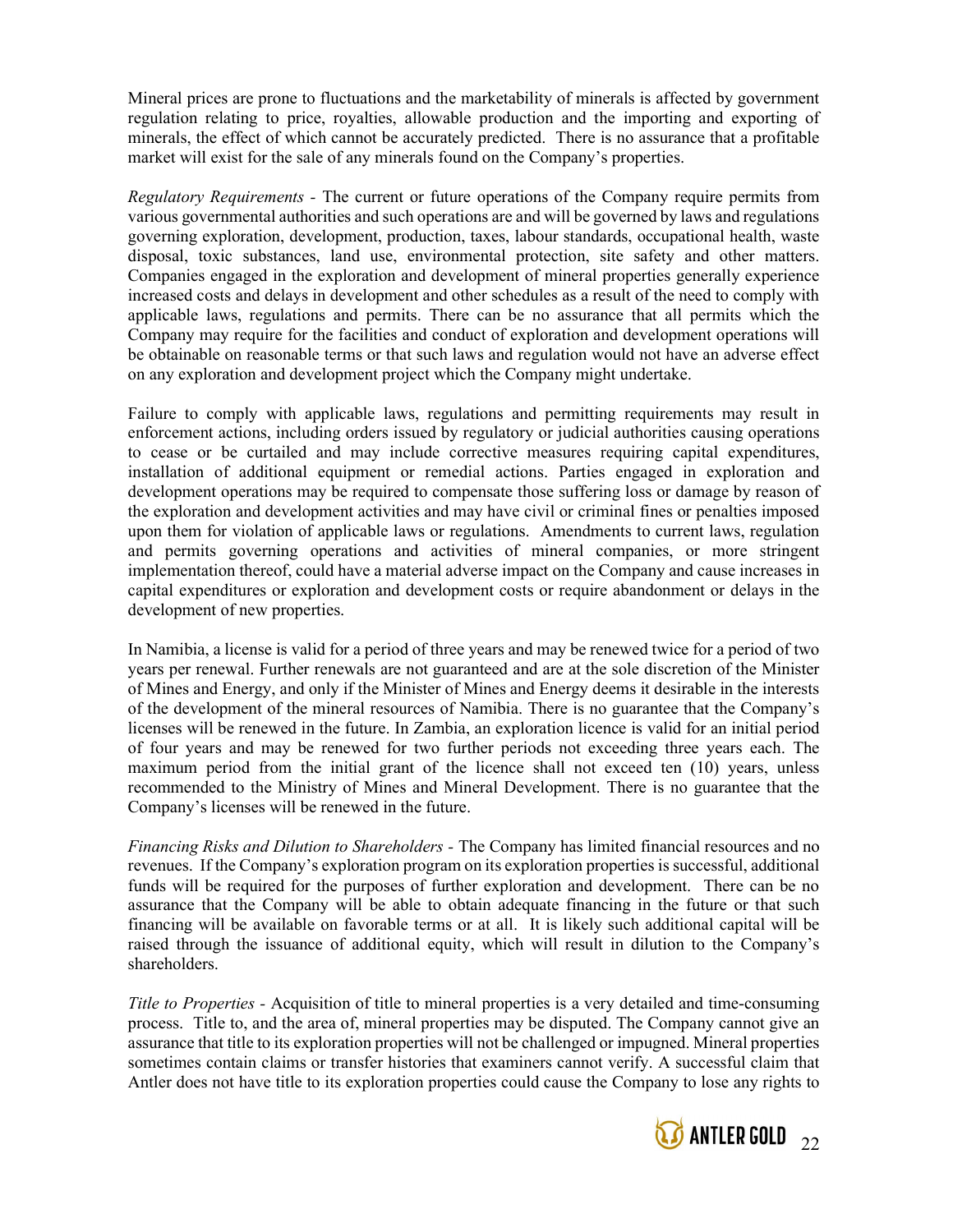explore, develop and mine any minerals on that property, without compensation for its prior expenditures relating to such property.

Requirement for Permits and Licenses - A substantial number of permits and licenses may be required should the Company proceed beyond exploration; such licenses and permits may be difficult to obtain and may be subject to changes in regulations and in various operational circumstances. It is uncertain whether the Company will be able to obtain all such licenses and permits.

Competition - There is competition within the mining industry for the discovery and acquisition of properties considered to have commercial potential. The Company competes with other mining companies, many of which have greater financial, technical and other resources than the Company, for, among other things, the acquisition of minerals claims, leases and other mineral interests as well as for the recruitment and retention of qualified employees and other personnel.

Reliance on Management and Dependence on Key Personnel - The success of the Company will be largely dependent upon on the performance of its directors and officers and the ability to attract and retain key personnel. The loss of the services of these persons may have a material adverse effect on the Company's business and prospects. The Company will compete with numerous other companies for the recruitment and retention of qualified employees and contractors. There is no assurance that the Company can maintain the service of its directors and officers or other qualified personnel required to operate its business. Failure to do so could have a material adverse effect on the Company and its prospects.

No Mineral Resources or Reserves - The Company's exploration properties are very early-stage exploration properties, and no mineral reserve estimates can be predicted or estimated in respect of the property. Mineral resources and reserves are, in the large part, estimates and no assurance can be given that the anticipated tonnages and grades will be achieved or that the indicated level of recovery will be realized. Resources and reserve estimates for properties that have not yet commenced production may require revision based on actual production experience. Market price fluctuations of metals, as well as increased production costs or reduced recovery rates, may render mineral reserves containing relatively lower grades of mineralization uneconomic and may ultimately result in a restatement of reserves. Moreover, short-term operating factors relating to the mineral reserves, such as the need for orderly development of the ore bodies and the processing of new or different mineral grades, may cause a mining operation to be unprofitable in any particular accounting period.

Environmental Risks - The Company's exploration and evaluation programs will, in general, be subject to approval by regulatory bodies. Additionally, all phases of the mining business present environmental risks and hazards and are subject to environmental regulation pursuant to a variety of international conventions and federal, provincial and municipal laws and regulations. Environmental legislation provides for, among other things, restrictions and prohibitions on spills, releases or emissions of various substances produced in association with mining operations. The legislation also requires that wells and facility sites be operated, maintained, abandoned and reclaimed to the satisfaction of applicable regulatory authorities. Compliance with such legislation can require significant expenditures and a breach may result in the imposition of fines and penalties, some of which may be material. Environmental legislation is evolving in a manner expected to result in stricter standards and enforcement, larger fines and liability and potentially increased capital expenditures and operating costs.

Governmental Regulations and Processing Licenses and Permits - The activities of the Company are subject to Namibian, Zambian, and Canadian approvals, various laws governing prospecting, development, land resumptions, production taxes, labour standards and occupational health, mine safety, toxic substances and other matters. Although the Company believes that its activities are

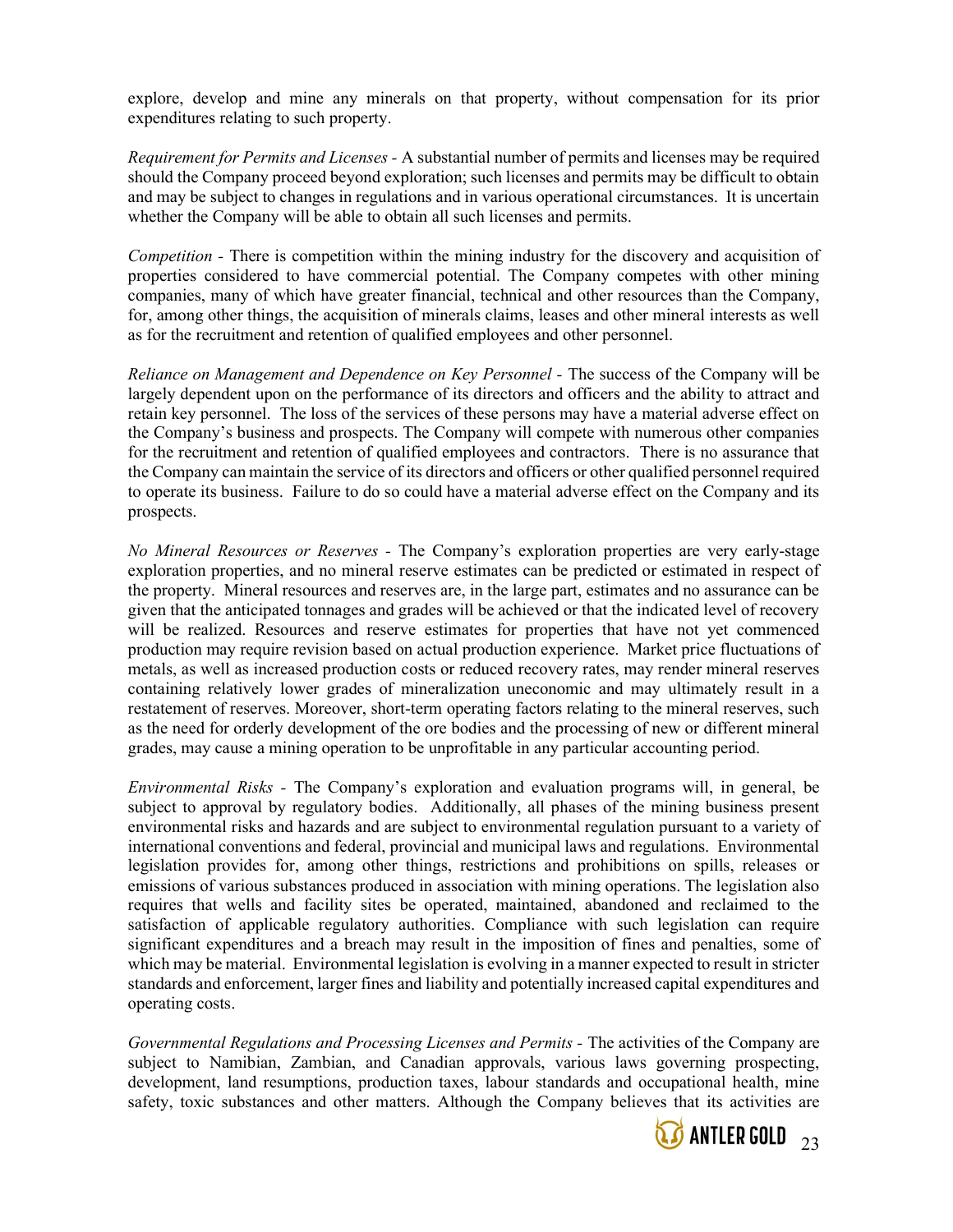currently carried out in accordance with all applicable rules and regulations, no assurance can be given that new rules and regulations will not be enacted or that existing rules and regulations will not be applied in a manner which could limit or curtail production or development. Amendments to current laws and regulations governing operations and activities of exploration and mining, or more stringent implementation thereof, could have a material adverse impact on the business, operations and financial performance of the Company. Further, the mining licenses and permits issued in respect of its projects may be subject to conditions which, if not satisfied, may lead to the revocation of such licenses. In the event of revocation, the value of the Company's investments in such projects may decline.

Local Resident Concerns - Apart from ordinary environmental issues, work on, or the development and mining of the Company's group of properties could be subject to resistance from local residents that could either prevent or delay exploration and development of the property.

Management Inexperience in Developing Mines - The management of the Company has some experience in exploring for minerals but may lack all or some of the necessary technical training and experience to successfully develop and operate a mine. Without adequate training or experience in these areas, management may not be fully aware of many of the specific requirements related to working within the mining industry and their decisions and choices may not take into account all available and necessary engineering or managerial approaches that experienced mine operating companies commonly use to successfully develop a mine. Consequently, the Company's operations, earnings and ultimate financial success could be materially adversely affected.

Conflicts of Interest - Certain of the directors and officers of the Company are engaged in, and will continue to engage in, other business activities on their own behalf and on behalf of other companies (including mineral resource companies) and, as a result of these and other activities, such directors and officers of the Company may become subject to conflicts of interest.

Uninsurable Risks - Exploration, development and production operations on mineral properties involve numerous risks, including unexpected or unusual geological operating conditions, rock bursts, cave-ins, fires, floods, earthquakes and other environmental occurrences. It is not always possible to obtain insurance against all such risks and the Company may decide not to insure against certain risks as a result of high premiums or other reasons. Should such liabilities arise, they could have an adverse impact on the Company's results of operations and financial condition and could cause a decline in the value of the Company's shares. The Company does not intend to maintain insurance against environmental risks.

Litigation - The Company and/or its directors may be subject to a variety of civil or other legal proceedings, with or without merit.

Dividends - To date, the Company has not paid any dividends on its outstanding shares. Any decision to pay dividends on the shares of the Company will be made by its board of directors on the basis of the Company's earnings, financial requirements and other conditions.

COVID-19 Pandemic - The outbreak of the novel strain of coronavirus, specifically identified as "SARS-CoV-2," and commonly referred to as "COVID-19", has resulted in governments worldwide enacting emergency measures to combat the spread of the virus. These measures, which include the implementation of travel bans, self-imposed quarantine periods and social distancing, have caused material disruption to businesses globally resulting in an economic slowdown. Global equity markets have experienced significant volatility. Governments and central banks have reacted with significant monetary and fiscal interventions designed to stabilize economic conditions. The duration and impact of the COVID-19 outbreak remains unknown at this time, as is the efficacy of the government and central bank interventions. The Company may incur significant delays in planned exploration activity,